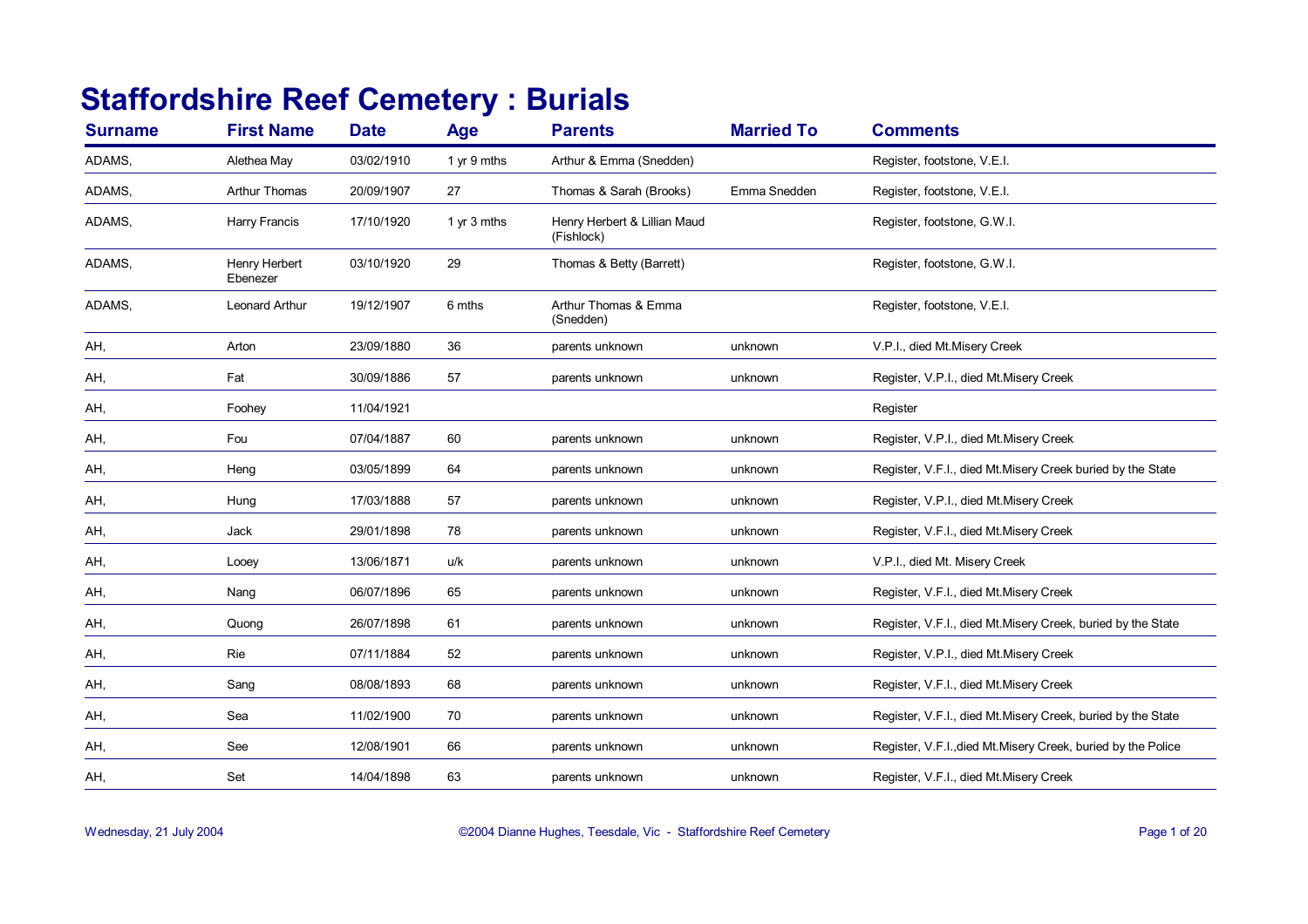| <b>Surname</b>   | <b>First Name</b>     | <b>Date</b> | Age          | <b>Parents</b>                          | <b>Married To</b> | <b>Comments</b>                                                 |
|------------------|-----------------------|-------------|--------------|-----------------------------------------|-------------------|-----------------------------------------------------------------|
| AH,              | Sie                   | 26/06/1896  | 65           | parents unknown                         | unknown           | Register, V.F.I., died Mt.Misery Creek                          |
| AH,              | Sow                   | 12/08/1899  | 70           | parents unknown                         | unknown           | Register, V.F.I., died Mt.Misery Creek, buried by the State     |
| AH,              | Sutt                  | 04/12/1897  | 54           | parents unknown                         | unknown           | Register, V.F.I., died Derwent Jacks                            |
| AH,              | Ten                   | 05/11/1903  | 60           | parents unknown                         | unknown           | Register, V.E.I. died Mt. Misery Creek                          |
| AH,              | Ton                   | 04/05/1880  | 45           | parents unknown                         | unknown           | Register, V.P.I.,                                               |
| AH,              | Tuey                  | 28/05/1879  | 28           | parents unknown                         | unknown           | V.P.I., died Mt. Misery Creek                                   |
| AH,              | Yack                  | 04/12/1898  | 66           | parents unknown                         | unknown           | Register, V.F.I., died Mt.Misery Creek buried by the State      |
| AH,              | Yeek                  | 31/07/1893  | 58           | parents unknown                         | unknown           | Register, V.F.I., died Mt.Misery Creek                          |
| AH,              | Yot                   | 12/12/1900  | 65           | parents unknown                         | unknown           | Register, V.F.I., died Mt.Misery Creek, buried by the State     |
| BANHAM,          | Herbert               | 23/01/1872  | $\mathbf{1}$ | Frederick & Margaret (Galvin)           |                   | V.P.I.                                                          |
| BANHAM,          | John                  | 26/07/1878  | 60           | parents unknown                         | Margaret Galvin   | Register, V.P.I., on Probate Index as John Early                |
| BANHAM,          | Margaret              | 06/04/1901  | 63           | parents unknown                         | <b>John</b>       | Register, V.F.I., died Berringa                                 |
| BANHAM,          | Robert                | 02/07/1912  | 49           | Frederick Dudley & Margaret<br>(Galvan) | Mary Smith        | Register, V.E.I.                                                |
| BARRETT,         | John Benjamin         | 13/12/1906  | 54           | Benjamin & Mary (Craig)                 |                   | Register, V.E.I.                                                |
| BARRY,           | <b>Charles Arthur</b> | 07/06/1878  | 1 yr 6 mths  | Dennis & Ellen Maria (Quirck)           |                   | Register, V.P.I.                                                |
| BARRY,           | Ellen                 | 25/04/1876  | 6            | Dennis & Ellen Maria (Quirck)           |                   | Register, V.P.I., father a Mounted Constable                    |
| BARRY,           | Ellen Mary            | 22/07/1879  | s/born       | Dennis & Ellen Maria (Quirck)           |                   | Register, died Piggoreet                                        |
| BECK,            | Kie                   | 14/08/1893  | 68           | parents unknown                         | unknown           | Register, V.F.I., died Mt.Misery Creek                          |
| <b>BERRIMAN,</b> | Arthur                | 07/04/1878  | 6 mths       | Alfred & Elizabeth (Howlett)            |                   | V.P.I., headstone, died Italian Gully                           |
| BERRIMAN,        | Arthur                | 08/04/1879  | 2 wks        | Atwell & Elizabeth Ann<br>(Pascoe)      |                   | Register, headstone, V.P.I.                                     |
| <b>BERRIMAN,</b> | May                   | 10/11/1887  | 12 days      | Alfred & Elizabeth (Howlett)            |                   | Register, V.P.I., died Kangaroo Flats                           |
| <b>BERRIMAN,</b> | Nathaniel             | 14/04/1896  | 69           | James & mother unknown                  | Elizabeth Poulson | Register, headstone, V.F.I., year of death on headstone<br>1898 |

Wednesday, 21 July 2004 **Dianne Hughes, Teesdale, Vic - Staffordshire Reef Cemetery** Page 2 of 20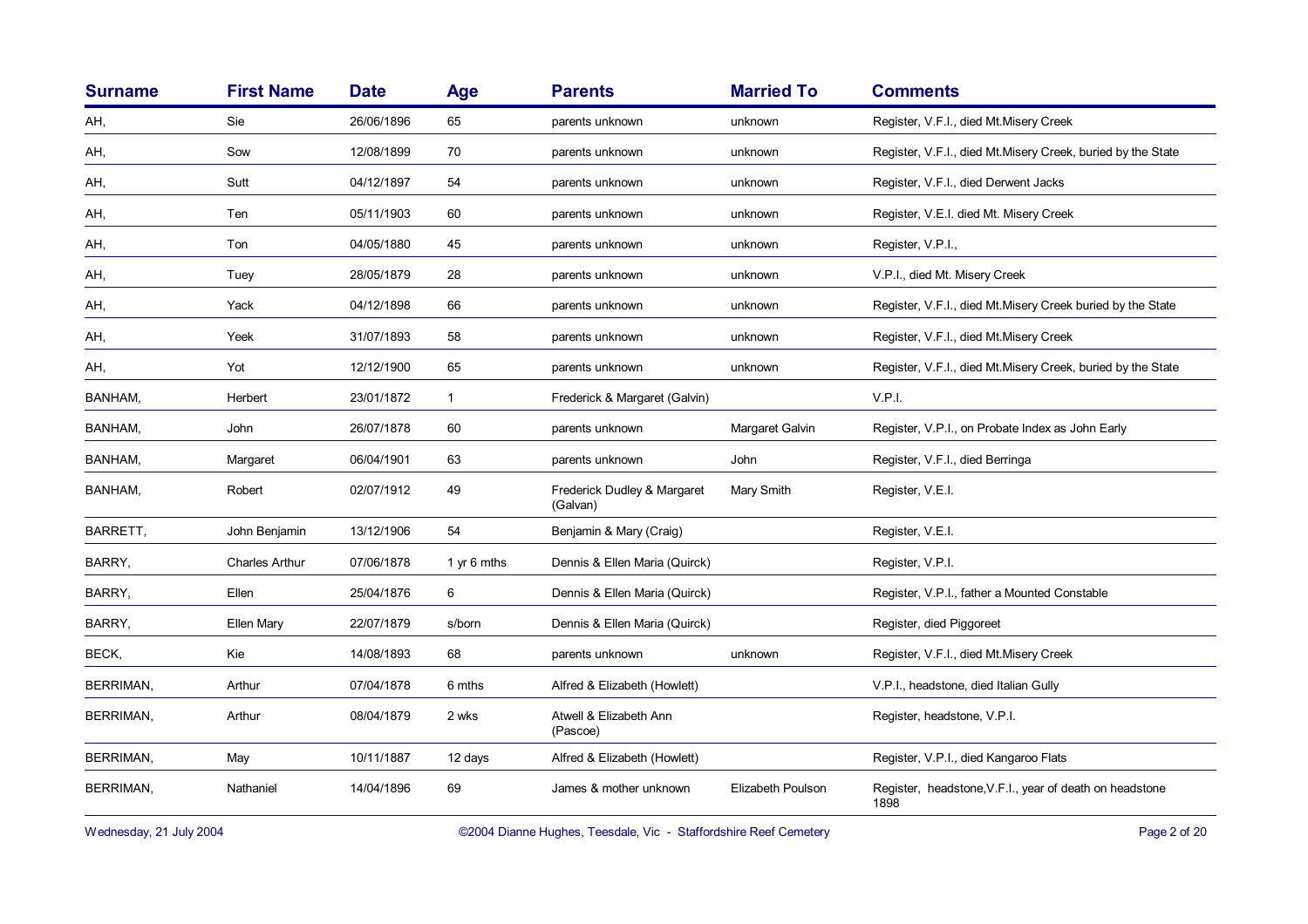| <b>Surname</b>    | <b>First Name</b>     | <b>Date</b> | Age          | <b>Parents</b>                        | <b>Married To</b> | <b>Comments</b>                                              |
|-------------------|-----------------------|-------------|--------------|---------------------------------------|-------------------|--------------------------------------------------------------|
| <b>BERRIMAN,</b>  | William               | 15/08/1873  | 3            | Atwell & Elizabeth Ann<br>(Pascoe)    |                   | Register, V.P.I.                                             |
| BEW,              | Fon                   | 06/09/1901  | 72           | parents unknown                       | unknown           | Register, V.F.I., died Mt.Misery Creek, buried by the Police |
| <b>BLACKBURN,</b> | <b>Arthur James</b>   | 22/10/1905  | 16 hours     | William James & Henrietta<br>(Holmes) |                   | Register, V.E.I.                                             |
| <b>BLACKBURN,</b> | <b>Charles Thomas</b> | 01/04/1911  | 8 mths       | William James & Henrietta<br>(Holmes) |                   | Register, V.E.I.                                             |
| BLADES,           | Francis               | 19/06/1892  | 78           | Able & Catherine (Lowe)               | Sarah Dunn        | Register, V.F.I.                                             |
| BLAKLEY,          | Elizabeth             | 29/09/1872  | 84           | parents unknown                       | Henry             | Register, died Moonlight Flats, V.P.I.                       |
| BOGGON,           | Ann                   | 04/07/1883  | 67           | Thomas & Catherine<br>(Turnbull) Laws | William           | Register, V.P.I., born Northumberland England                |
| BOGGON,           | George                | 09/06/1875  | 4            | Elizabeth                             |                   | Register, V.P.I.                                             |
| BOGGON,           | George Richmond       | 30/06/1876  | 11 mths      | John & Eliza (Coates)                 |                   | Register, V.P.I.                                             |
| BOGGON,           | Harriet               | 04/01/1884  | 9 mths       | John & Eliza (Coates)                 |                   | Register, V.P.I.                                             |
| BOGGON,           | Isabella              | 19/06/1878  | 3            | Jordan & Isabella (Richardson)        |                   | Register, V.P.I.                                             |
| BOGGON,           | Isabella              | 09/04/1881  | $\mathbf{1}$ | Jordon & Isabella (Richardson)        |                   | Register, V.P.I.                                             |
| BOGGON,           | John                  | 20/07/1881  | 11 mths      | John & Eliza (Coates)                 |                   | Register, V.P.I.                                             |
| BOGGON,           | William               | 10/09/1892  | 75           | parents unknown                       | Ann Laws          | Register, V.F.I., born Northumberland England                |
| BOLGER,           | John Edward           | 26/01/1872  | $\mathbf{1}$ | Pierce & Catherine (Derod)            |                   | V.P.I.                                                       |
| BOND,             | <b>Bryan Bernard</b>  | 16/09/1903  | 3 mths       | Jeremiah & Sarah (Toohey)             |                   | Register, V.E.I.                                             |
| BOND,             | George Henry          | 06/02/1903  | 67           | George & Mary Ann (Taylor)            | Mary Flynn        | Register, V.E.I.                                             |
| <b>BOURKE,</b>    | Thomas                | 19/02/1905  | 5 mths       | Thomas Dominick & Ellen<br>(Trainor)  |                   | Register, V.E.I.                                             |
| BOYD,             | Catherine             | 19/10/1900  | 79           | Ewan & Sarah (McLaughlin)<br>McLean   | John              | Register, V.F.I.                                             |
| BOYD,             | Donald                | 19/09/1898  | 1 mths       | Dunbar & Margaret (Emmett)            |                   | Register, V.F.I.                                             |
| BOYD,             | Duncan Rankin         | 06/05/1924  | 74           | John & Catherine (McLean)             | Margaret Emmett   | Register, V.D.I.                                             |
|                   |                       |             |              |                                       |                   |                                                              |

Wednesday, 21 July 2004 **Dianne Hughes, Teesdale, Vic - Staffordshire Reef Cemetery** Page 3 of 20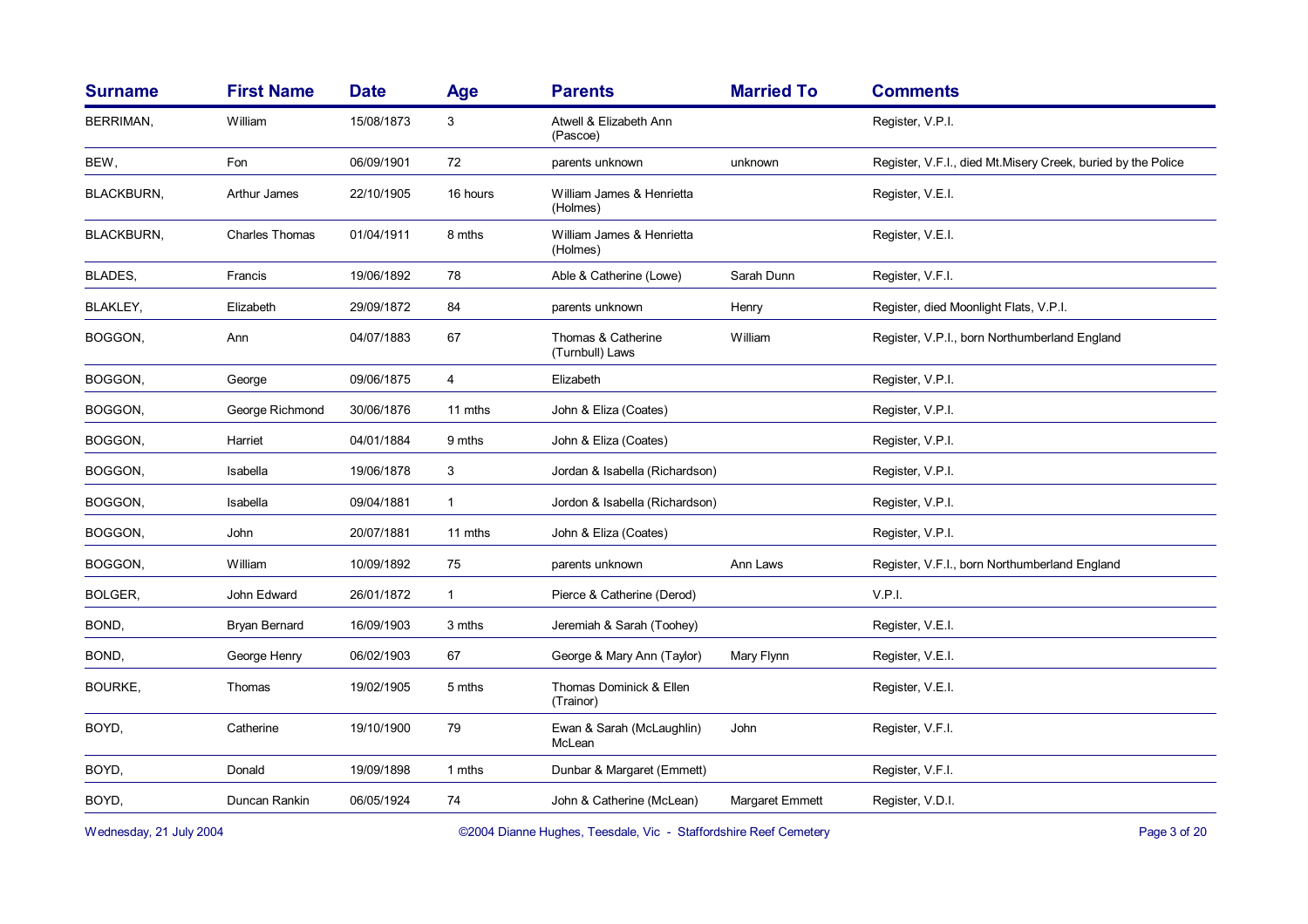| <b>Surname</b> | <b>First Name</b>                   | <b>Date</b> | Age          | <b>Parents</b>                        | <b>Married To</b> | <b>Comments</b>                          |
|----------------|-------------------------------------|-------------|--------------|---------------------------------------|-------------------|------------------------------------------|
| BOYD,          | John                                | 24/11/1899  | 80           | Hugh & Mary (McPherson)               | Catherine McLean  | Register, V.F.I.                         |
| BOYD,          | Margaret                            | 21/11/1950  | 85           | Robert & Margaret (Godfrey)<br>Emmett | Duncan Rankin     | Register, V.D.I.                         |
| BRAY,          | <b>Ethel May</b>                    | 13/06/1904  | 1 mths       | Martin & Charlotte (Wilson)           |                   | Register, V.E.I.                         |
| BRENNAN,       | unnamed                             | 22/06/1910  | 1 day        |                                       |                   | Register, V.E.I.                         |
| BROWN,         | unnamed                             | 20/12/1911  | s/born       | Thomas                                |                   | Register                                 |
| BULLOCK,       | <b>Beatrice Gladys</b><br>Elizabeth | 28/01/1909  | $72\,$       | John & Mary (Wills) Angaur            | James             | Register, V.E.I.                         |
| BURNETT,       | Evelyn                              | 21/10/1908  | 11 days      | Thomas & Annie (Thornton)             |                   | Register, V.E.I., twin of Harold Raymond |
| BURNETT,       | Harold Raymond                      | 10/11/1908  | 3 wks        | Thomas & Annie (Thornton)             |                   | Register, V.E.I., twin of Evelyn         |
| CAHIR,         | Eileen                              | 09/10/1903  | 4            | Thomas & Margaret (Cleary)            |                   | Register, V.E.I.                         |
| CALLAGHAN,     | Raymond Leo                         | 18/06/1915  | 4 mths       | Mary Ann Callaghan                    |                   | Register, G.W.I.                         |
| CAUSON,        | Lillian Rosena May                  | 30/06/1908  | 5 mths       | Edwin & Margaret (Guy)                |                   | Register, V.E.I.                         |
| CAUSON,        | unnamed                             | 12/11/1920  | s/born       | William & Sarah (Prolongean)          |                   | Register                                 |
| CLAPP,         | Edward                              | 07/05/1912  | 72           | Robert & Maria (Schrine)              |                   | Register, V.E.I.                         |
| CLAPP,         | Gilbert                             | 10/01/1913  | 5 mths       | Arthur & Elsie May (Adams)            |                   | Register, V.E.I.                         |
| CLIFFORD,      | Henry John                          | 09/09/1902  | 7 mths       | Charles & Ada (Reid)                  |                   | Register, died Berringa, V.E.I.          |
| CLIFFORD,      | James                               | 08/07/1914  | 87           | parents unknown                       | Ada Reid          | Register, G.W.I.                         |
| CLIFFORD,      | Robert Lionel                       | 16/05/1913  | $\mathbf{1}$ | Charles & Ada (Reid)                  |                   | Register, V.E.I.                         |
| CLUE,          | Jack                                | 06/09/1882  | 60           | parents unknown                       | unknown           | Register, V.P.I., died Moonlight Flats   |
| COATES,        | David                               | 30/03/1897  | 54           | parents unknown                       | Eliza Mullen      | Register, V.F.I.                         |
| COATES,        | Eliza                               | 25/10/1877  | 34           | Unknown Mullen & mother<br>unknown    | David             | Register, V.P.I.                         |
| COATES,        | Isaac                               | 10/11/1871  | 53           | parents unknown                       | Sarah Grey        | V.P.I.                                   |
| COATES,        | Mary                                | 10/05/1893  | 48           | parents unknown                       | unknown           | Register, V.F.I., died Berringa          |
|                |                                     |             |              |                                       |                   |                                          |

Wednesday, 21 July 2004 **Dianne Hughes, Teesdale, Vic - Staffordshire Reef Cemetery** Page 4 of 20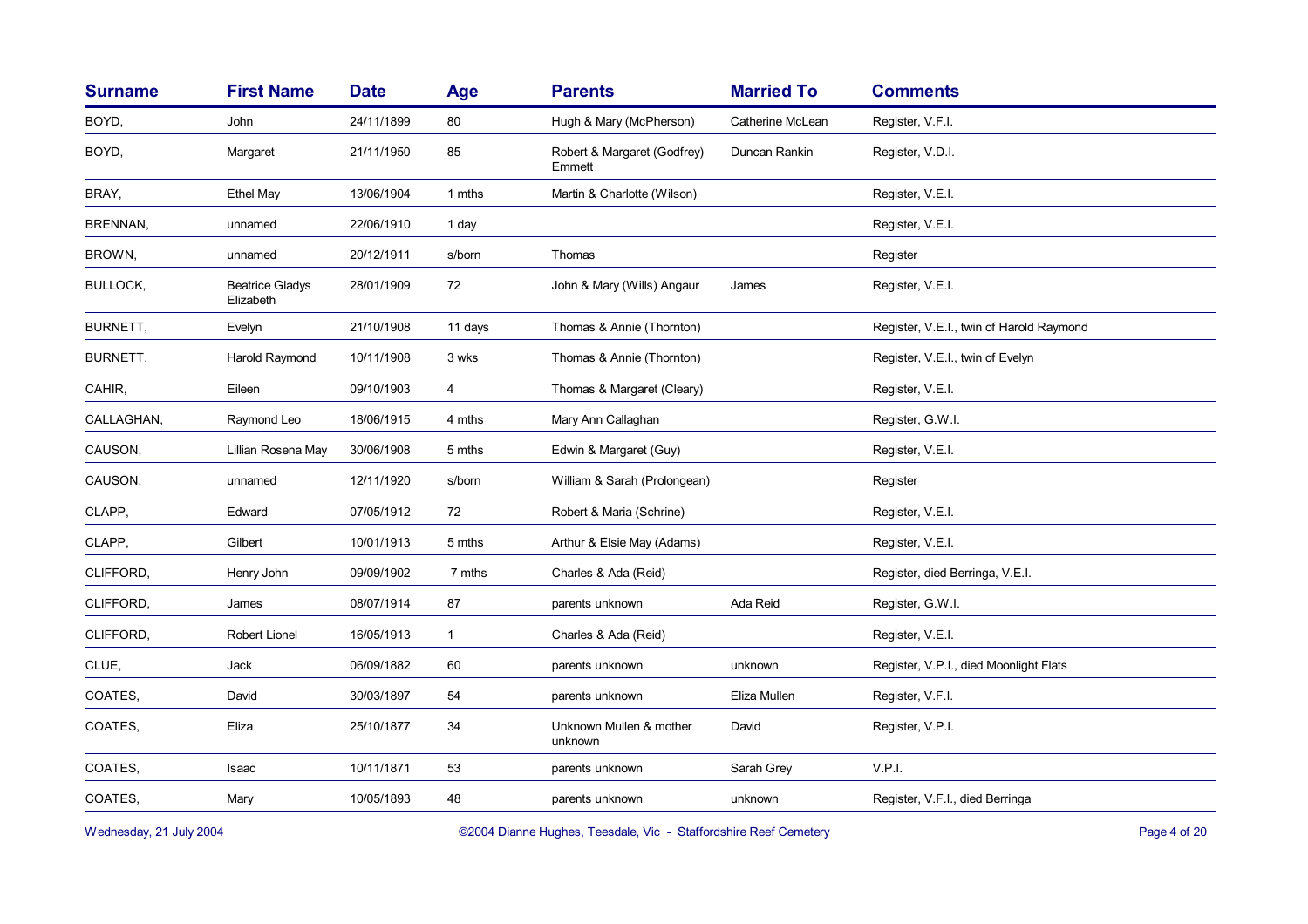| <b>Surname</b> | <b>First Name</b> | <b>Date</b> | Age           | <b>Parents</b>                           | <b>Married To</b>     | <b>Comments</b>                        |
|----------------|-------------------|-------------|---------------|------------------------------------------|-----------------------|----------------------------------------|
| COATES,        | Mary Ann          | 14/04/1877  | 1 yr 5 mths   | David & Eliza (Mullen)                   |                       | Register, V.P.I., died Kangaroo Flats  |
| COATES.        | Robert            | 14/02/1881  | u/k           | parents unknown                          | unknown               | Register, V.P.I., found dead Mt.Misery |
| COCKERELL,     | Charles Henry     | 27/08/1906  | 27 days       | James William & Ann Jane<br>(Fairfield)  |                       | Register, V.E.I.                       |
| COLE,          | Ida               | 17/05/1908  | 4 hours       | William Edward & Jessie May<br>(Collins) |                       | Register, V.E.I.                       |
| COLE,          | William Edward    | 15/03/1916  | 38            | George Frederick & May<br>(Russell)      | Jessie May Collins    | Register, G.W.I.                       |
| COLGAN,        | James             | 26/06/1883  | 48            | parents unknown                          | unknown               | V.P.I.                                 |
| CONN,          | Alexander         | 13/07/1869  | 3 days        | James & Euphemia<br>(Matheson)           |                       | V.P.I.                                 |
| CONN,          | Euphemia          | 14/05/1890  | 56            | Donald & Mary (Cameron)                  | James                 | Register, V.F.I.                       |
| CONN,          | James             | 04/11/1875  | 56            | parents unknown                          | Euphemia Matheson     | V.P.I.                                 |
| COOK,          | Charles Sydney    | 24/06/1916  | 53            | William & Charlotte Louisa<br>(Ashmore)  | Mary Ann Hanson       | Register, G.W.I.                       |
| COOK,          | Elizabeth         | 28/10/1906  | 3 wks         | Charles Sydney & Mary Ann<br>(Hanson)    |                       | Register, V.E.I.                       |
| COOK,          | unnamed           | 17/12/1901  | s/born        | Charles Sydney & Mary Ann<br>(Hanson)    |                       | Register                               |
| COOK,          | unnamed           | 23/07/1904  | s/born        | Charles Sydney & Mary Ann<br>(Hanson)    |                       | Register                               |
| CORNISH,       | Annie             | 18/04/1912  | 69            | parents unknown                          | unknown               | Register, V.E.I.                       |
| CROSTHEWAITE,  | George Henry      | 04/05/1880  | 1 $yr$ 10 mth | John Lee & Emma (Hatfield)               |                       | Register, V.P.I.                       |
| CROSTHEWAITE,  | Isaac             | 12/12/1940  | 70            | Thomas Henry & Elizabeth<br>(Lee)        | Louisa Murray Penrose | Register, V.D.I.                       |
| CROSTHEWAITE,  | John Lee          | 14/09/1890  | 10            | John Lee & Emma (Hatfield)               |                       | Register, V.F.I., died Italian Gully   |
| CROSTHEWAITE,  | Louisa Murray     | 01/10/1938  | 68            | Mathew & Priscilla (Cornish)<br>Penrose  | Isaac                 | Register, V.D.I.                       |
| CROSTHEWAITE,  | Wilfred Lyle      | 01/10/1897  | 7 mths        | John Lee & Emma (Hatfield)               |                       | Register, V.F.I., died Italian Gully   |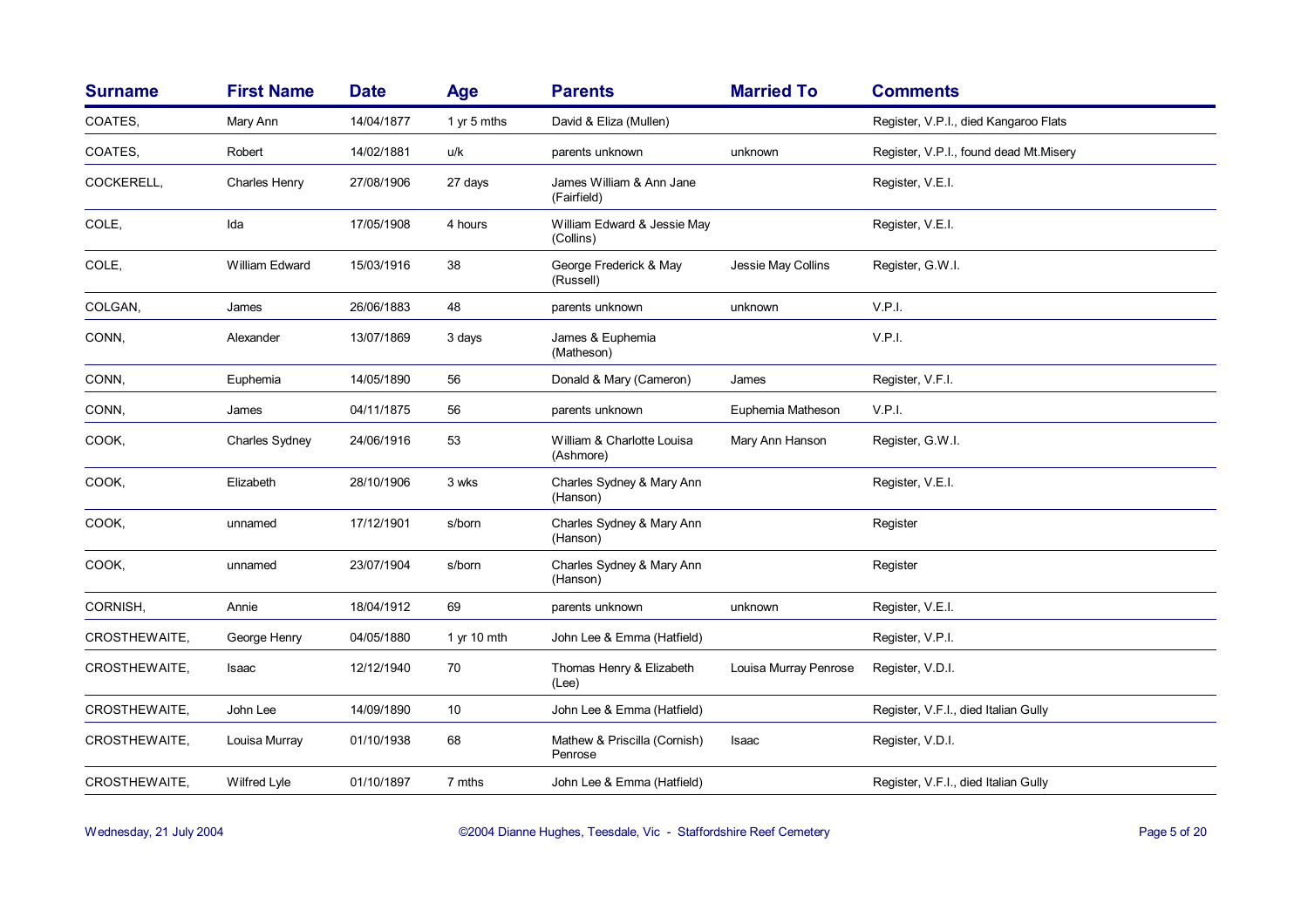| <b>Surname</b> | <b>First Name</b>      | <b>Date</b> | <b>Age</b>     | <b>Parents</b>                         | <b>Married To</b>         | <b>Comments</b>                                                                              |
|----------------|------------------------|-------------|----------------|----------------------------------------|---------------------------|----------------------------------------------------------------------------------------------|
| CUNNINGHAM,    | Jane                   | 03/06/1905  | 26             | Henry & Margaret<br>(McPherson) Nice   |                           | Register, V.E.I.                                                                             |
| CURRAN,        | Thomas                 | 10/03/1889  | 81             | Henry & mother unknown                 | unknown                   | Register, V.F.I., died Moonlight Flats                                                       |
| DALY,          | <b>Francis Michael</b> | 02/06/1906  | $\overline{2}$ | Michael & Jane (Casey)                 |                           | Register, V.E.I.                                                                             |
| DAVIS,         | Sarah                  | 30/10/1916  | 2 days         | Frederick Charles & Emiline<br>(Quick) |                           | Register, G.W.I.                                                                             |
| DAVIS,         | unnamed                | 19/12/1911  | s/born         | Frederick Charles & Emiline<br>(Quick) |                           | Register                                                                                     |
| DAY,           | George                 | 09/09/1869  | 53             | Batholomew & mother<br>unknown         | not married               | V.P.I.                                                                                       |
| DIXON,         | <b>Arthur Burgess</b>  | 29/07/1900  | mths           | Ethel                                  |                           | Register, V.F.I., died Berringa                                                              |
| DUFFY,         | James                  | 10/10/1905  | 3 hours        | James & Mary (Connelly)                |                           | Register, V.E.I.                                                                             |
| DUFFY,         | Mary                   | 03/06/1907  | 34             | John & Mary (Myles) Connolly           | James                     | Register, V.E.I.                                                                             |
| DUNN,          | Jane Caroline          | 17/10/1869  | 4              | Thomas & Elizabeth (Egan)              |                           | V.P.I.                                                                                       |
| DUNN,          | Mary Ann               | 06/07/1875  | 1 yr 6 mths    | Thomas & Elizabeth (Egan)              |                           | Register, V.P.I., request from father to have burial fees<br>remitted as he is unable to pay |
| DUNN,          | <b>William Alfred</b>  | 09/07/1872  | 3 hours        | Thomas & Elizabeth (Egan)              |                           | Register, V.P.I.                                                                             |
| EARLY,         | <b>John</b>            | 26/07/1878  | 60             | parents unknown                        | unknown                   | Register & V.P.I. as Godden, John                                                            |
| ELLIS,         | Richard                | 11/10/1911  | 49             | Edward & mother unknown                |                           | Register, V.E.I.                                                                             |
| EYMER,         | Aaron                  | 13/04/1876  | 8              | William & Anna Martha<br>(Guntermann)  |                           | Register, V.P.I.                                                                             |
| EYMER,         | Amelia                 | 09/05/1876  | 11             | William & Anna Martha<br>(Guntermann)  |                           | Register, V.P.I.                                                                             |
| EYMER,         | William                | 15/02/1879  | 56             | Phillip & mother unknown               | Anna Martha<br>Guntermann | Register, V.P.I., died Ballarat, born Germany                                                |
| FOO,           | Yen                    | 21/03/1891  | 61             | parents unknown                        | unknown                   | Register, V.F.I., died Italian Gully                                                         |
| FORD,          | Peter                  | 19/09/1896  | 67             | parents unknown                        | unknown                   | Register, V.F.I., (11440)                                                                    |
| FREEMAN,       | Alfred                 | 31/07/1900  | 2 days         | George & Eliza (Johns)                 |                           | Register, V.F.I., died Berringa                                                              |

Wednesday, 21 July 2004 **Dianne Hughes, Teesdale, Vic - Staffordshire Reef Cemetery** Page 6 of 20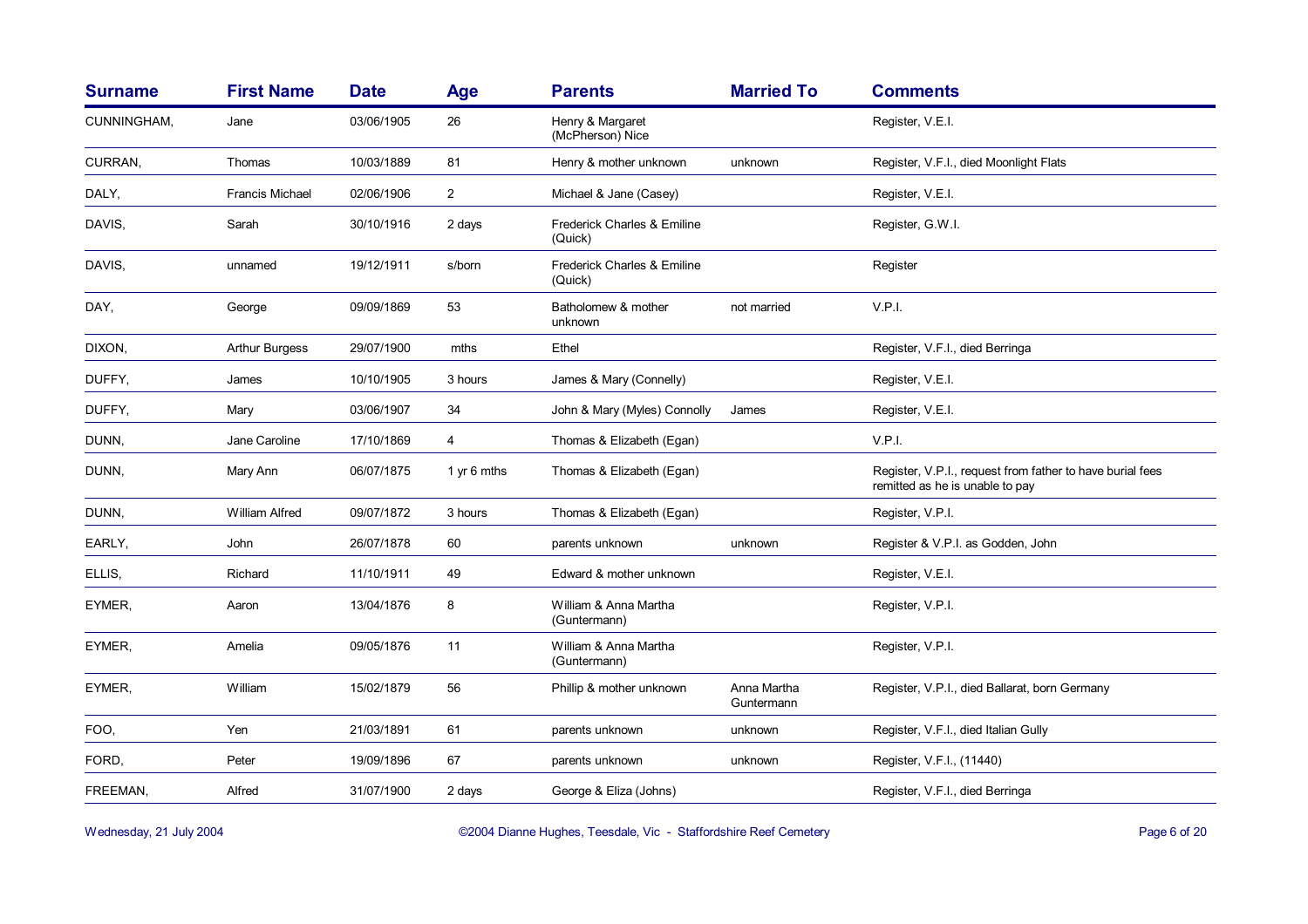| <b>First Name</b>   | <b>Date</b> | Age            | <b>Parents</b>                            | <b>Married To</b>     | <b>Comments</b>                       |
|---------------------|-------------|----------------|-------------------------------------------|-----------------------|---------------------------------------|
| Catherine           | 04/07/1876  | 43             | parents unknown                           | Samuel                | Register, V.P.I., died Kangaroo Flats |
| Elizabeth           | 24/10/1908  | 30             | William & Catherine<br>(McKenzie) Cousins | James                 | Register, headstone, V.E.I.           |
| Ivy May             | 22/10/1908  | 1 mth          | James & Elizabeth (Cousins)               |                       | Register, headstone, V.E.I.           |
| Matilda             | 03/10/1914  | 69             | James & Annie Roberts                     | David                 | Register, headstone, G.W.I.           |
| unnamed             | 10/10/1908  | s/born         | James & Elizabeth (Cousins)               |                       | Register, V.E.I.                      |
| Lily May            | 14/01/1901  | 8 mths         | Arthur James & Eliza Jane<br>(Pearce)     |                       | Register, V.F.I., died Berringa       |
| Mavis Alma          | 04/04/1905  | 8 mths         | Arnold Lewis & Elizabeth<br>(Pearce)      |                       | Register, V.E.I.                      |
| Evelyn Joyce        | 28/03/1914  | 5 weeks        | Lauchlan & Elizabeth Ann<br>(Bunn)        |                       | Register, G.W.I.                      |
| Harold              | 04/10/1917  | 14             | George & Elizabeth Jane<br>(Windsor)      |                       | Register, G.W.I.                      |
| John                | 02/04/1878  | 58             | Thomas & Grace                            | Jessie McPherson      | Register, V.P.I.                      |
| Violet Rosetta Maud | 07/04/1875  | $\overline{2}$ | John George & Sarah Ann<br>(Landers)      |                       | Register, V.P.I.                      |
| Elizabeth           | 08/03/1879  | 5 wks          | Elizabeth                                 |                       | Register, V.P.I., died Kangaroo Flats |
| Mary Ann            | 10/05/1876  | 22             | William & Margaret (Fyfe)<br>Lowe         | William               | Register, V.P.I.                      |
| Robert              | 01/07/1916  | 1 yr 3 mths    | William & Edith (Firth)                   |                       | Register, G.W.I.                      |
| Stanley             | 18/06/1904  | 1 yr 9 mths    | William & Mildred (Atkins)                |                       | Register, V.E.I.                      |
| William Robert      | 02/04/1915  | 1 hour         | William & Edith (Frith)                   |                       | Register, G.W., I.                    |
| Thomas              | 08/06/1892  | 86             | parents unknown                           | unknown               | Register, V.F.I., died Italian Gully  |
| Coral Annie         | 03/06/1907  | 1 yr 3 mth     | William Charles & Sarah<br>(Gribble)      |                       | Register, V.E.I.                      |
| Adrienne Mary       | 03/09/1978  | 21             | Alan Vivian & Patricia Mary<br>(Moodie)   | not married           | Register, headstone, V.D.I.           |
| <b>Albert Cecil</b> | 27/07/1957  | 80             | William & Isabella (Hockey)               | Amelia Edith Loughlin | Register, headstone, V.D.I.           |
|                     |             |                |                                           |                       |                                       |

Wednesday, 21 July 2004 **Dianne Hughes, Teesdale, Vic - Staffordshire Reef Cemetery** Page 7 of 20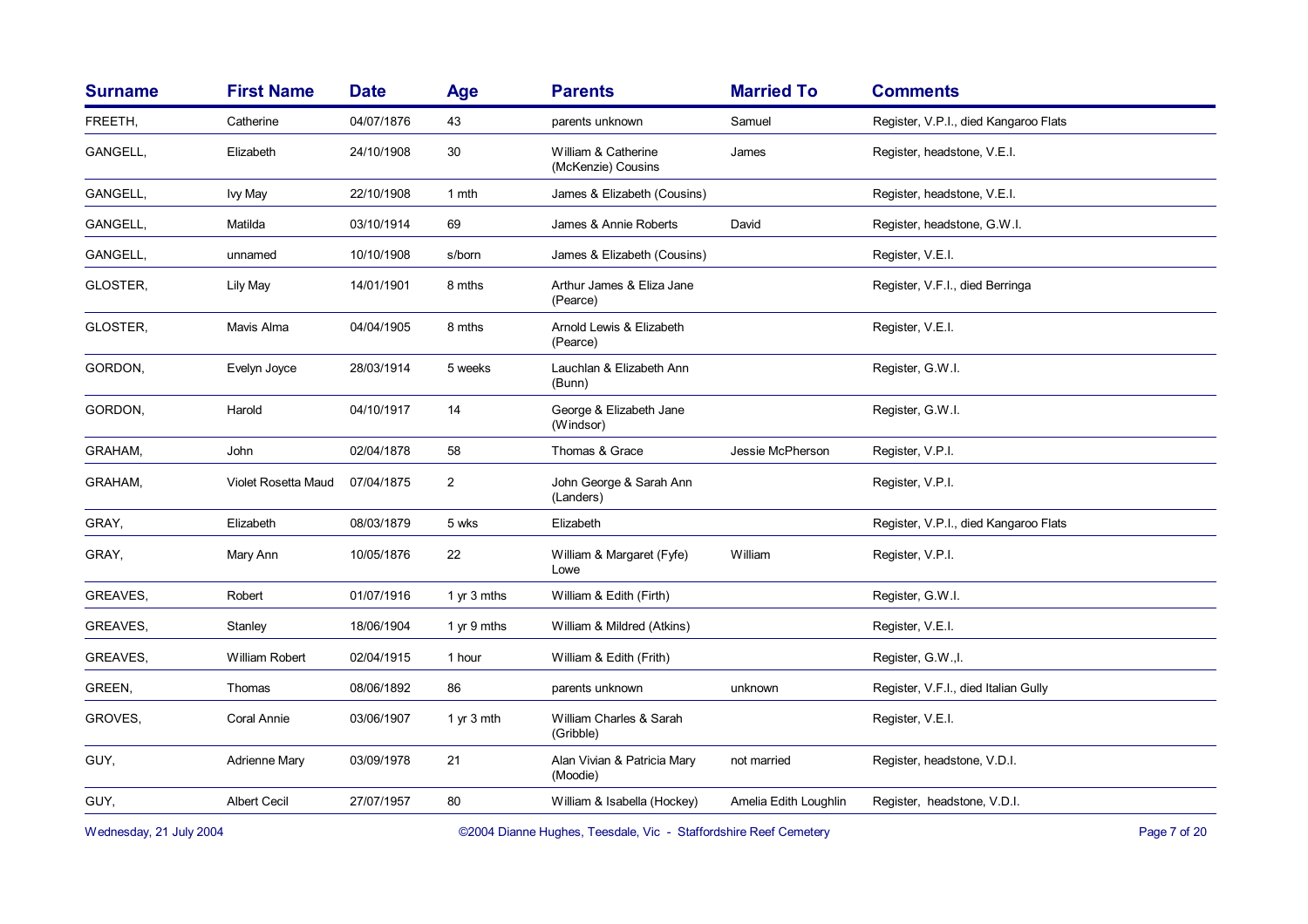| <b>Surname</b> | <b>First Name</b>     | <b>Date</b> | Age     | <b>Parents</b>                        | <b>Married To</b>                 | <b>Comments</b>                                              |
|----------------|-----------------------|-------------|---------|---------------------------------------|-----------------------------------|--------------------------------------------------------------|
| GUY,           | Alfred                | 29/03/1907  | 46      | William Walter & Isabella<br>(Hockey) | not married                       | Register, headstone, V.E.I.                                  |
| GUY,           | Amelia Edith          | 18/07/1957  | 80      | John & Elizabeth (Graham)<br>Loughlin | Albert Cecil                      | Register, headstone, V.D.I.                                  |
| GUY,           | <b>Charles Leslie</b> | 10/02/1983  | 77      | Walter & Amelia Edith<br>(Loughlin)   | <b>Helen Knox Fletcher</b>        | Register, headstone, V.D.I.                                  |
| GUY,           | Helen Knox            | 02/08/1980  | 70      | William & Mabel Fletcher              | <b>Charles Leslie</b>             | Register, headstone, V.D.I.                                  |
| GUY,           | Isabella              | 10/10/1904  | 64      | Samuel & Bridget (Barfoot)<br>Hockey  | William                           | Register, headstone, V.ED.I.                                 |
| GUY,           | <b>Ronald Victor</b>  | 12/11/1991  | 71      | Walter & Amelia Edith<br>(Laughton)   | not married                       | Register, headstone                                          |
| GUY,           | unnamed               | 02/03/1898  | s/born  | William Samuel & Blanche<br>(Causen)  |                                   | Register, headstone, V.F.I.                                  |
| GUY,           | Walter                | 30/12/1929  | 62      | William Walter & Isabella<br>(Hockey) | Amelia Edith Lochlin              | Register, headstone, V.D.I.                                  |
| GUY,           | <b>William Samuel</b> | 15/06/1908  | 49      | William Walter & Isabella<br>(Hockey) | <b>Blanche Margaret</b><br>Causen | Register, headstone, V.E.I.                                  |
| GUY,           | William Walter        | 11/03/1917  | 86      | William & Jane (Young)                | Isabella Hockey                   | Register, headstone, G.W.I.                                  |
| HAIG,          | Andrew                | 08/10/1883  | 16      | William Colledge & Mary<br>(Anderson) |                                   | Register, headstone, V.P.I., died Kangaroo Flats             |
| HAIG.          | Ann                   | 10/07/1878  | 10 days | John & Janet (Campbell)               |                                   | Register, V.P.I., died Kangaroo Flats                        |
| HAIG,          | Elizabeth Ann         | 10/04/1882  | 6 mths  | William Colledge & Mary<br>(Anderson) |                                   | Register, headstone, V.P.I., died Kangaroo Flats             |
| HAIG,          | George                | 29/06/1904  | 29      | William Colledge & Mary<br>(Anderson) |                                   | Register, headstone, V.E.I., died Moonlight Flats            |
| HAIG.          | Mary                  | 07/10/1926  | 81      | George & Sarah (Emond)<br>Anderson    | William Colledge                  | Register, V.D.I.                                             |
| HAIG,          | William Colledge      | 22/06/1916  | 83      | Andrew & Jean (Colledge)              | Mary Anderson                     | Register, G.W.I.                                             |
| HAMMER,        | James                 | 05/10/1908  | 5 mths  | Richard & Amelia (Bartle)             |                                   | Register, V.E.I.                                             |
| HANSEN,        | Peter                 | 31/07/1901  | 30      | parents unknown                       | unknown                           | Register, V.E.I., died Mt.Misery Creek, buried by the Police |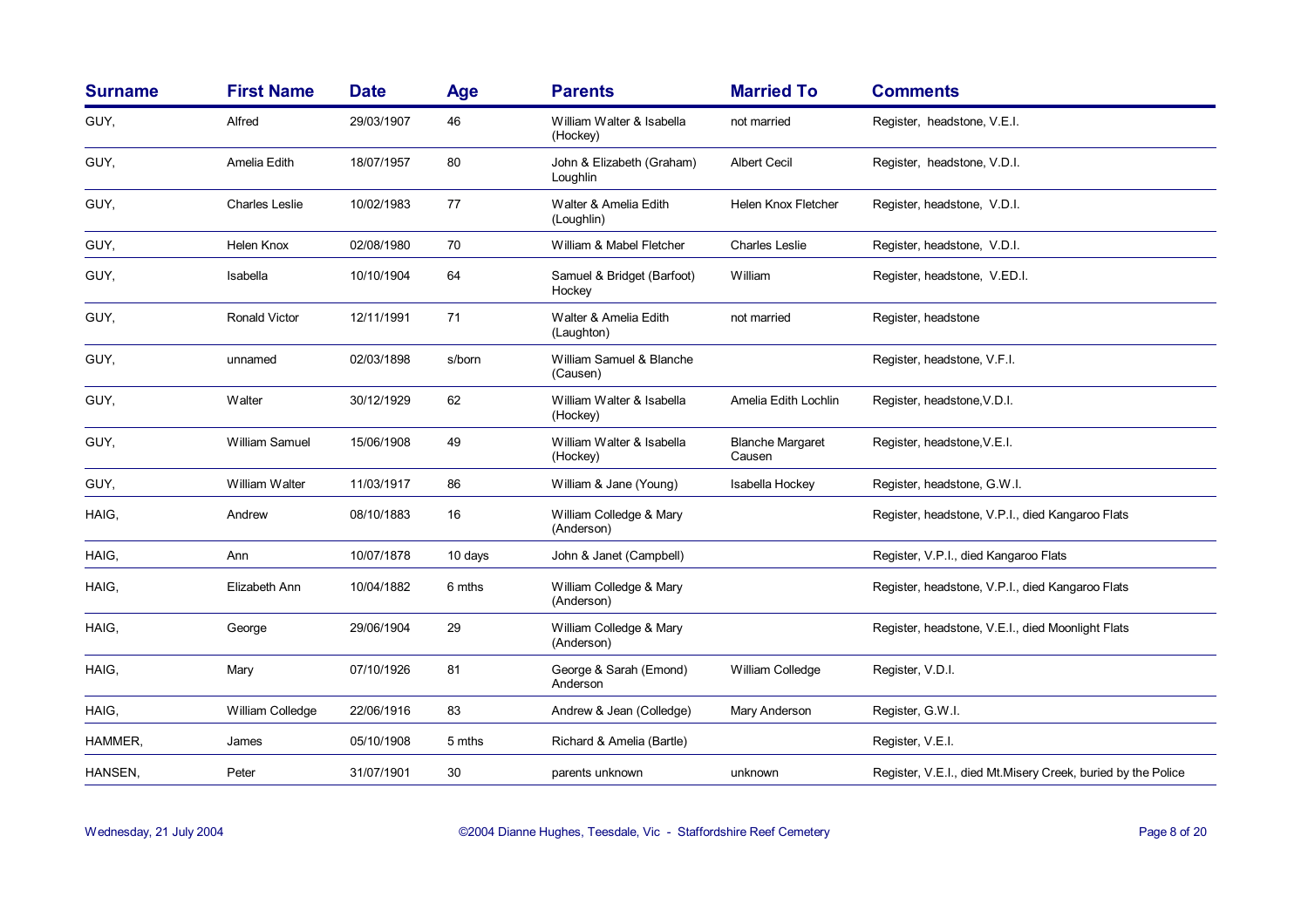| <b>Surname</b> | <b>First Name</b>      | <b>Date</b> | Age          | <b>Parents</b>                              | <b>Married To</b>       | <b>Comments</b>                          |
|----------------|------------------------|-------------|--------------|---------------------------------------------|-------------------------|------------------------------------------|
| HANSON,        | <b>Ernest Bertie</b>   | 21/04/1903  | 1 day        | William James & Johanna<br>(Pernonie)       |                         | Register, V.E.I.                         |
| HARGREAVES,    | Clarence John<br>Henry | 14/08/1903  | 1 yr 1 mth   | Conrad & Emina (Rogers)                     |                         | Register, V.E.I.                         |
| HARRY,         | Dorothy May            | 12/05/1907  | 7 wks        | John Dunstan & Elizabeth<br>(Burgess)       |                         | Register, V.E.I.                         |
| HARRY,         | Nicholas John          | 10/01/1905  | $\mathbf{1}$ | John Dunstan & Elizabeth<br>(Burgess)       |                         | Register, V.E.I.                         |
| HATFIELD,      | unnamed male           | 03/04/1882  | s/born       | Alfred Drake & Margaret Ann<br>(Crosthwaite |                         | Register                                 |
| HATFIELD,      | unnamed male           | 16/01/1897  | s/born       | Alfred Drake & Margaret Ann<br>(Crosthwaite |                         | Register                                 |
| HAWSON,        | George                 | 20/09/1871  | 5 wks        | William Henry & Emma (Hill)                 |                         | Register, V.P.I.                         |
| HISCOCK,       | Mary Ann               | 21/02/1906  | 66           | Edward & Jane (Stoker)<br>Thomas            | Thomas                  | Register, V.E.I.                         |
| HISCOCK,       | Phebe                  | 24/03/1894  | 84           | William & Sarah (Rider)<br>Blanchard        | Thomas                  | Register, V.F.I.                         |
| HOCK,          | Suie                   | 31/08/1889  | 74           | parents unknown                             | unknown                 | Register, V.F.I.                         |
| HOGG,          | Mabel                  | 13/01/1884  | 3 mths       | Robert & Elizabeth (Coates)                 |                         | Register, V.P.I.                         |
| HOGG,          | Robert John            | 15/06/1897  | 69           | parents unknown                             | <b>Elizabeth Coates</b> | Register, V.F.I., died Berringa          |
| HOLMES,        | Arthur                 | 02/01/1913  | 6            | Myles & Harriet (Furness)                   |                         | Register, V.E.I.                         |
| HOLMES,        | Myles                  | 02/09/1920  | 46           | William & Eleanor (Hubbard)                 | <b>Harriet Furness</b>  | Register, G.W.I.                         |
| HOOK,          | John                   | 29/05/1910  | 43           | William & Jane (Wager)                      |                         | Register, V.E.I.                         |
| HOW,           | Martha                 | 10/04/1882  | 86           | John Harvey & mother<br>unknown             | unknown                 | Register, V.P.I.                         |
| HOWARD,        | Richard                | 03/10/1885  | 59           | parents unknown                             | unknown                 | Register, V.P.I., died Ballarat Hospital |
| HUGHES,        | Margaret               | 23/02/1906  | 91           | parents unknown                             | unknown                 | Register, V.E.I.                         |
| HUNICKEN,      | Willemina              | 25/01/1878  | 1 yr 9 mths  | Charles & Eva (Sinz)                        |                         | Register, V.P.I.                         |
| HYNES,         | Ellen Kathleen         | 09/02/1909  | 13           | John & Catherine (Collins)                  |                         | Register, V.E.I.                         |
|                |                        |             |              |                                             |                         |                                          |

Wednesday, 21 July 2004 **Data Comment Comment Comment Comment Comment Comment Comment Comment Comment Comment Comment Comment Comment Comment Comment Comment Comment Comment Comment Comment Comment Comment Comment Comment**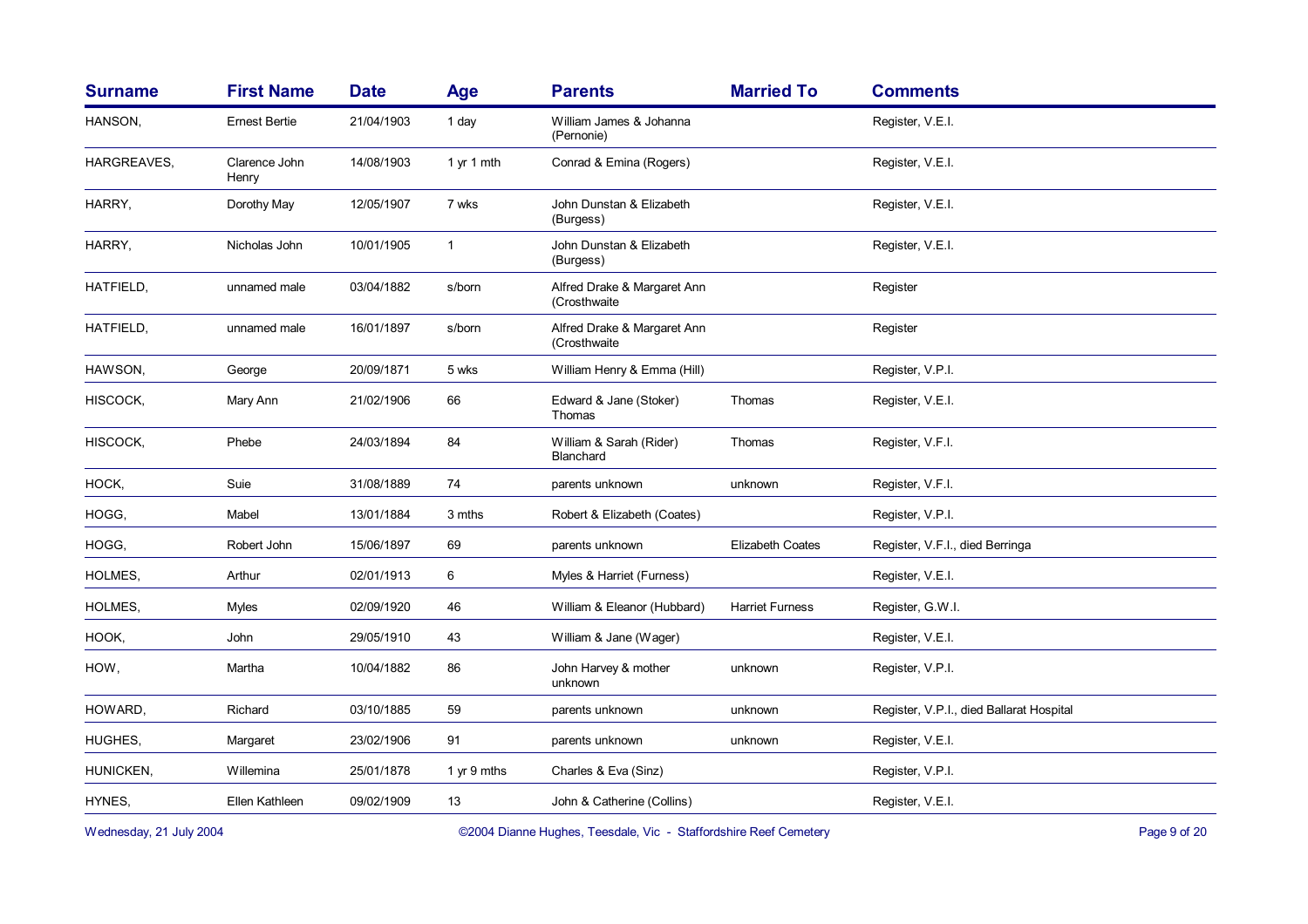| <b>Surname</b> | <b>First Name</b> | <b>Date</b> | <b>Age</b>  | <b>Parents</b>                         | <b>Married To</b>    | <b>Comments</b>                         |
|----------------|-------------------|-------------|-------------|----------------------------------------|----------------------|-----------------------------------------|
| HYNES,         | Thomas            | 09/01/1912  | 6 hours     | Patrick & Rose (McCucker)              |                      | Register, V.E.I., died Pitfield Plains  |
| HYNES.         | unnamed           | 12/11/1918  | s/born      | Patrick & Rose (McCusker)              |                      | Register                                |
| JACKSON,       | Henry Joseph      | 05/11/1904  | 5 mths      | William & Mary (Straw)                 |                      | Register, V.E.I.                        |
| JONES,         | Percy Joseph      | 24/12/1907  | 5 days      | William & Emma (Davis)                 |                      | Register, V.E.I.                        |
| JUDD,          | William           | 08/02/1902  | s/born      | William John & Elizabeth<br>(Clapp)    |                      | Register                                |
| KIE,           | <b>Beck</b>       | 08/08/1893  | 68          | parents unknown                        | unknown              | Register, V.F.I., died Mt.Misery Creek  |
| KIELY,         | Joanna Fyfe       | 10/10/1908  | 82          | William & Margaret (Johnson)<br>Fyffe  |                      | Register, V.E.I.                        |
| KIELY,         | John Douglas      | 10/12/1905  | 62          | Michael & Ellen (Ahern)                |                      | Register, V.E.I.                        |
| KIN,           | Daw               | 03/02/1887  | 64          | parents unknown                        | unknown              | Register, V.P.I., died Mt. Misery Creek |
| LACEY,         | unnamed           | 14/05/1907  | s/born      | Alexander John & Mary<br>(Gathiercole) |                      | Register                                |
| LACEY,         | unnamed           | 13/09/1908  | s/born      | Alexander John & Mary<br>(Gathiercole) |                      | Register                                |
| LAIDLAW,       | Lillie May        | 09/06/1904  | 1 yr 6 mths | Hugh & Mary (McFadden)                 |                      | Register, V.E.I.                        |
| LAMMONLEY,     | <b>Ivey</b>       | 09/02/1903  | 10 mths     | John & Matilda Margaret<br>(Hughes)    |                      | Register, V.E.I.                        |
| LANCASTER,     | Alfreda Jane      | 16/04/1904  | 2 mths      | Mark & Hester Lillian (Baker)          |                      | Register, V.E.I., twin to Hilda Louisa  |
| LANCASTER,     | Hilda Louisa      | 16/04/1904  | 2 mths      | Mark & Hester Lillian (Baker)          |                      | Register, V.E.I., twin to Alfreda Jane  |
| LANCASTER,     | Mark Raymond      | 01/06/1915  | 41          | Mark & Mary Jane                       | Hester Lillian Baker | Register, G.W.I.                        |
| LANCASTER,     | unnamed           | 17/05/1913  | s/born      | Mark & Hester Lillian (Baker)          |                      | Register                                |
| LAWES,         | William Henry     | 24/12/1917  | 58          | Thomas & Elizabeth (Head)              |                      | Register, G.W.I.                        |
| LEAM,          | Hum               | 25/08/1902  | 65          | parents unknown                        | unknown              | Register, V.F.I., died Mt.Misery Creek  |
| LEAR,          | unnamed           | 05/06/1908  | 1 day       | Louis & Lavina (Lodge)                 |                      | Register, V.E.I.                        |
| LEE,           | Catherine         | 04/10/1869  | 32          | parents unknown                        | John                 | V.P.I.                                  |

Wednesday, 21 July 2004 **Dianne Hughes, Teesdale, Vic - Staffordshire Reef Cemetery** Page 10 of 20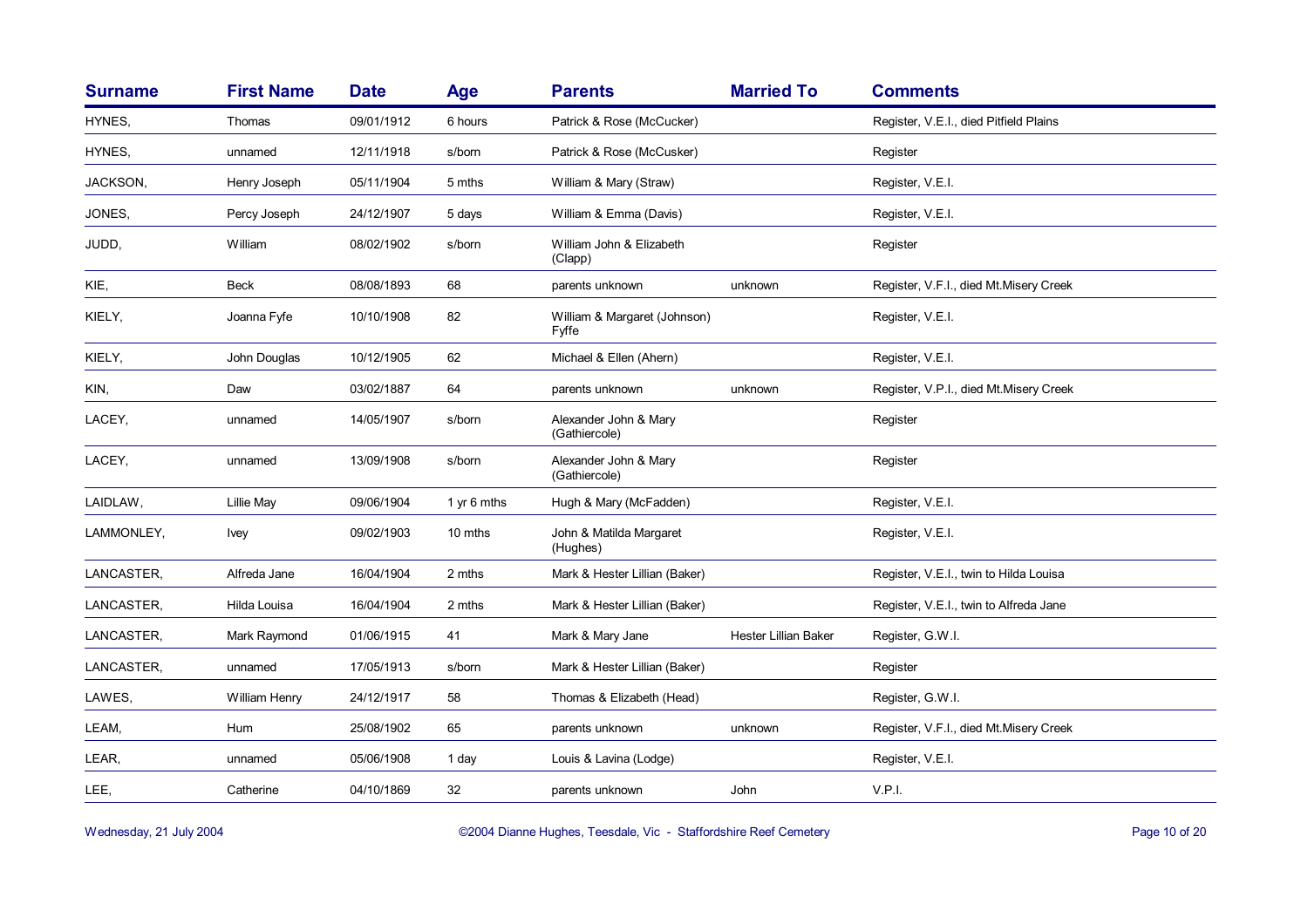| <b>Surname</b> | <b>First Name</b>     | <b>Date</b> | Age            | <b>Parents</b>                     | <b>Married To</b> | <b>Comments</b>                                            |
|----------------|-----------------------|-------------|----------------|------------------------------------|-------------------|------------------------------------------------------------|
| LEE,           | Ellen                 | 04/10/1869  | 8              | John & Catherine                   |                   | Register, V.P.I.                                           |
| LEE,           | Hannah                | 04/02/1889  | 20             | Henry & Harriet (Naheling)<br>Ward | William           | Register, V.F.I.                                           |
| LEE,           | Henry                 | 26/01/1889  | 1 day          | William & Hannah (Ward)            |                   | Register, V.F.I.                                           |
| LEE,           | William               | 01/01/1895  | 79             | parents unknown                    | Hannah Ward       | Register, V.F.I.                                           |
| LEGGE,         | Elizabeth             | 06/09/1915  | 76             | parents unknown                    | unknown           | Register, G.W.I.                                           |
| LEWIS,         | Elizabeth             | 07/10/1903  | 3              | Charles & Mary (McGregor)          |                   | Register, V.E.I.                                           |
| LILLEY,        | James Shipley         | 29/10/1869  | $\overline{2}$ | William Walter & Rosina<br>(Dyer)  |                   | Register, headstone, V.P.I.                                |
| LILLEY,        | James Shipley         | 01/01/1895  | 79             | Thomas & Jane (Shipley)            |                   | Register, V.F.I.                                           |
| LOFFEL,        | George Peter          | 23/10/1871  | 1 day          | John Jacob & Jane (Tainsh)         |                   | Register, V.P.I., died Mt.Misery Creek                     |
| LORD,          | Edward                | 30/09/1901  | 76             | parents unknown                    | unknown           | Register, V.F.I., died Derwent Jacks, buried by the Police |
| LOW,           | Thomas                | 07/07/1878  | 2 days         | David & Alice (Wheeler)            |                   | Register, V.P.I.                                           |
| LOW,           | William               | 22/01/1897  | 74             | Peter & Elizabeth (Summers)        |                   | Register, V.F.I., died Moonlight Flats                     |
| LUCAS,         | Kevin John            | 07/04/1993  | 63             |                                    | Ethel             | Register, headstone                                        |
| LUNG,          | Quong                 | 23/07/1904  | 75             | parents unknown                    | unknown           | Register, V.F.I., died Mt.Misery Creek                     |
| McALPINE,      | Matthew               | 18/08/1882  | 88             | parents unknown                    |                   | Register, V.P.I., died Italian Gully                       |
| McBAIN,        | unnamed               | 22/06/1907  | s/born         | John Gill & Emma (Moses)           |                   | Register                                                   |
| McCARRON,      | <b>Edward Francis</b> | 24/11/1902  | 3 mths         | John & Mary (Egan)                 |                   | Register, V.E.I.                                           |
| McCOLL,        | Archibald             | 01/07/1912  | 50             | John & Catherine (McKeith)         | Elizabeth Collins | Register, V.E.I.                                           |
| McCOLL,        | Catherine Keith       | 30/07/1900  | 76             | Donald & Mary McKeith              | John              | Register, headstone, V.E.I.                                |
| McCOLL,        | Elizabeth             | 15/08/1909  | 36             | Patrick & Rose (Gregan)<br>Collins | Archibald         | Register, V.F.I.                                           |
| McCOLL,        | John                  | 19/08/1907  | 76             | John & mother unknown              | Catherine McKeith | Register, V.E.I.                                           |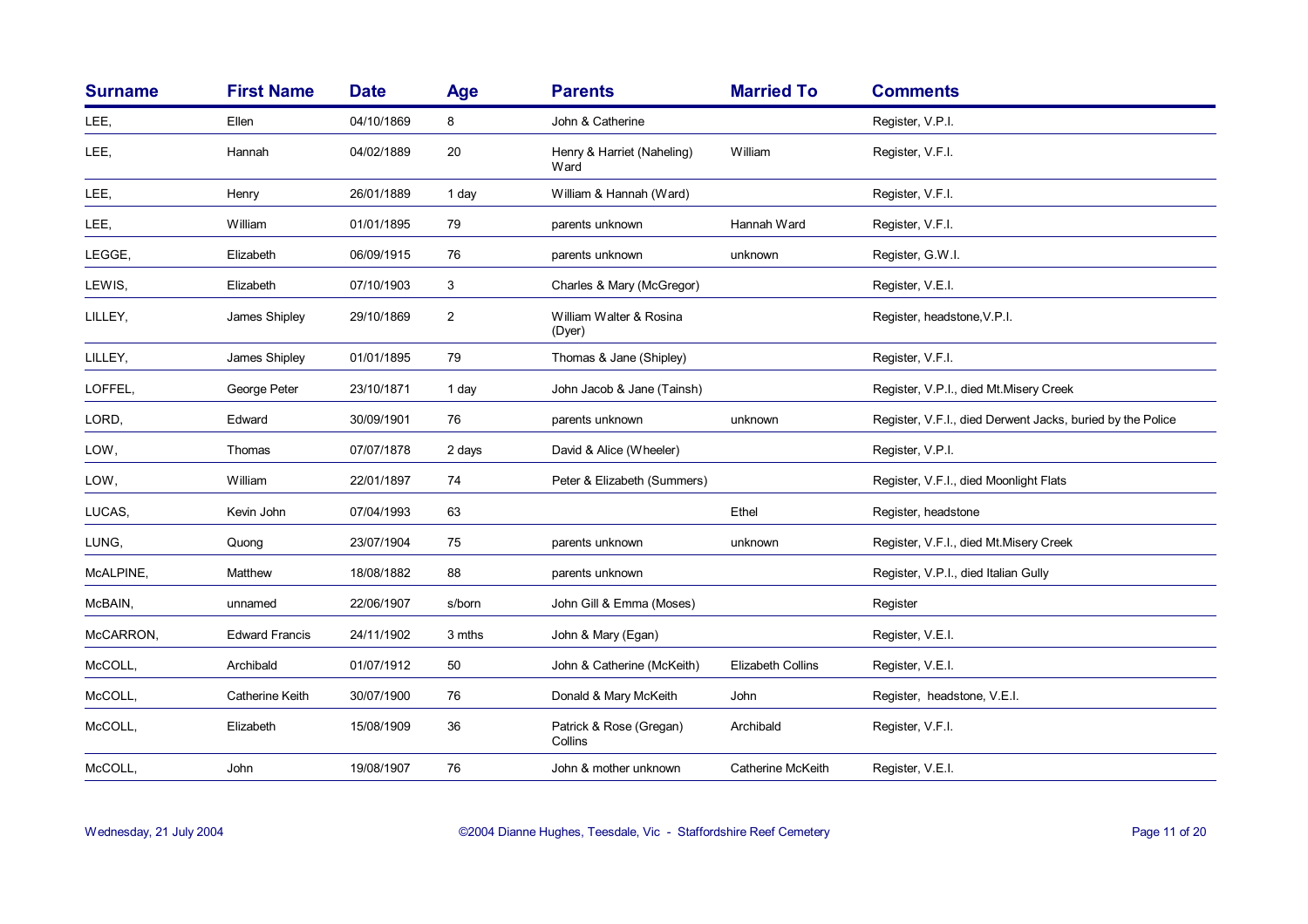| <b>Surname</b> | <b>First Name</b>       | <b>Date</b> | Age            | <b>Parents</b>                       | <b>Married To</b> | <b>Comments</b>                                        |
|----------------|-------------------------|-------------|----------------|--------------------------------------|-------------------|--------------------------------------------------------|
| McCUSKER,      | Annie                   | 03/10/1905  | 65             | Donald Dovan & mother<br>unknown     | Henry             | Register, V.E.I.                                       |
| McCUSKER,      | Henry                   | 27/05/1904  | 65             | James & Jane                         | Annie Dovan       | Register, V.E.I.                                       |
| McDONALD,      | Norman                  | 13/01/1908  | 56             | Donald & Flora (Munroe)              |                   | Register, V.E.I.                                       |
| McDOUGALL,     | Daniel                  | 23/07/1894  | 63             | parents unknown                      |                   | Register, V.F.I., died Derwent Jacks                   |
| McFADDEN,      | Leslie                  | 23/02/1904  | $\overline{2}$ | Margaret                             |                   | Register, V.E.I.                                       |
| McGREGOR,      | Annie                   | 17/06/1873  | 3              | Daniel & Margaret (McLean)           |                   | Register, headstone, V.P.I., drowned in a water-hole   |
| McGREGOR,      | Daniel                  | 18/06/1904  | 28             | Daniel & Margaret (McLean)           | not married       | Register, headstone, V.F.I., died Italian Gully        |
| McGREGOR,      | Daniel                  | 03/02/1912  | 76             | parents unknown                      | Margaret McLean   | Register, headstone, V.E.I.                            |
| McGREGOR,      | Hugh                    | 05/02/1882  | 1 yr 2 mths    | Daniel & Margaret (McLean)           |                   | Register, headstone, V.P.I., died Italian Gully        |
| McGREGOR,      | Margaret                | 08/10/1882  | s/born         | Daniel & Margaret (McLean)           |                   | Register, headstone, died Italian Gully                |
| McGREGOR,      | Margaret                | 03/03/1904  | 58             | father unknown & Catherine<br>McLean | Daniel            | Register, headstone, V.E.I.                            |
| McINTOSH,      | Colin Neil              | 10/11/1908  | 1 day          | David & Sarah Ann (Turner)           |                   | Register, V.E.I.                                       |
| McKENZIE,      | Alfred Thomas<br>George | 26/01/1940  | 54             | Donald & Jane (Downey)               |                   | Register, V.D.I.                                       |
| McKENZIE,      | Donald William          | 25/11/1929  | 63             | John & Margaret (Brown)              |                   | Register, V.D.I.                                       |
| McKENZIE,      | Jane Downing            | 10/01/1943  | 75             | John & Elizabeth Ann Downing         | Donald            | Register, V.D.I.                                       |
| McKENZIE,      | Margaret Myrtle         | 07/03/1901  | $\overline{2}$ | Donald & Jane (Downing)              |                   | Register, V.F.I., died Berringa                        |
| McKENZIE,      | William Hector          | 10/01/1903  | 5 mths         | Donald & Jane (Downing)              |                   | Register, V.E.I.                                       |
| McLEAN,        | Alexander               | 05/12/1885  | 64             | Ewan & Sarah (McLaughlan)            |                   | Register, V.P.I., died Derwent Jacks                   |
| McLEAN,        | Ann Clark               | 30/09/1873  | 18             | Alexander & Ann (Clark)              | not married       | Register, V.P.I.                                       |
| McLEAN,        | Donald                  | 03/05/1919  | 78             | Ewen & Sarah (McLaughlan)            |                   | Register, G.W.I.                                       |
| McLEAN,        | Ewen                    | 07/09/1870  | 75             | parents unknown                      | Sarah McLaughlan  | Register, headstone, V.P.I., born Argyleshire Scotland |
| McLEAN,        | Hugh                    | 07/12/1937  | 68             | John & Annie (Culnaine)              | Sarah Anderson    | Register, V.D.I.                                       |
|                |                         |             |                |                                      |                   |                                                        |

Wednesday, 21 July 2004 **Dianne Hughes, Teesdale, Vic - Staffordshire Reef Cemetery** Page 12 of 20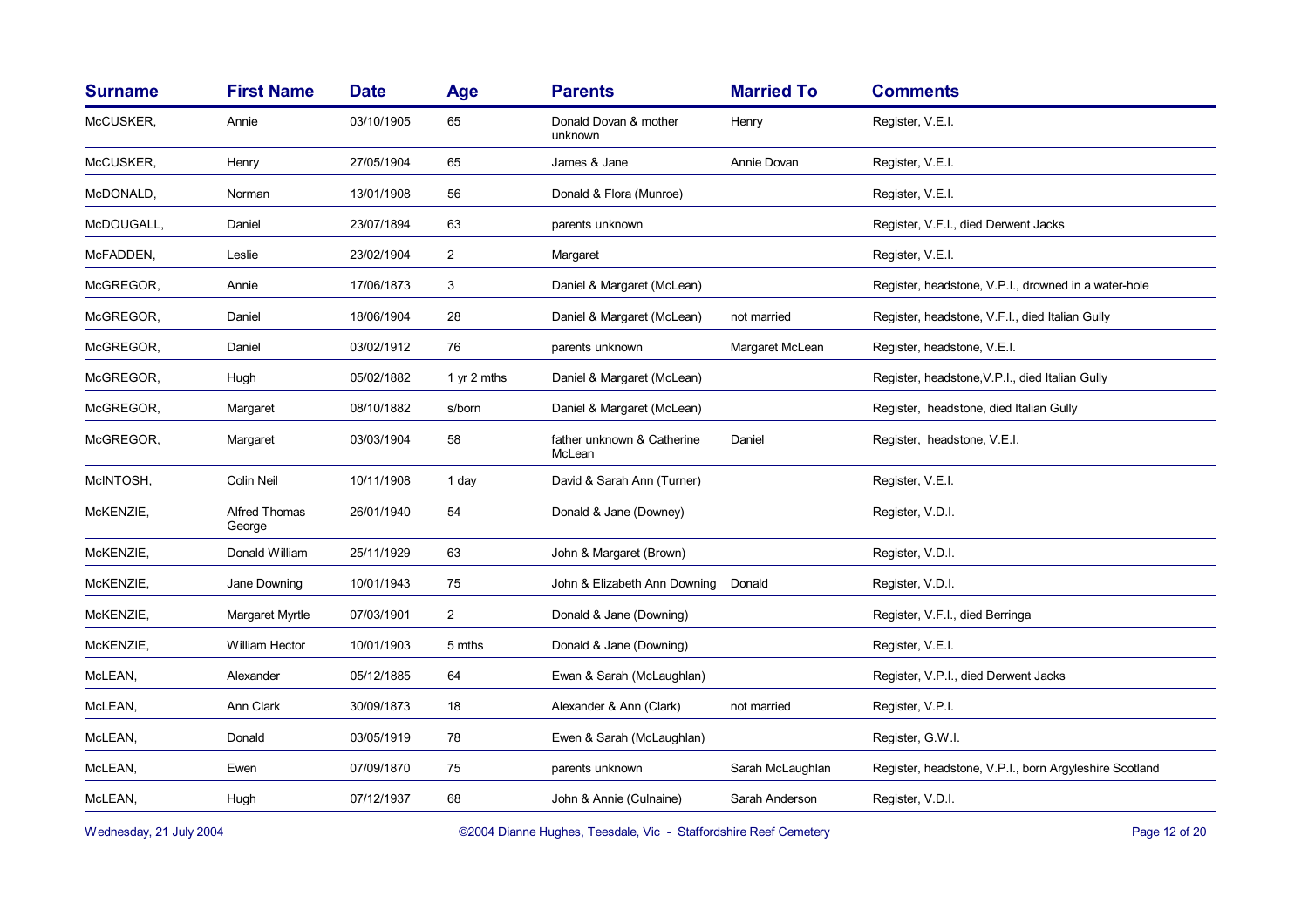| <b>Surname</b> | <b>First Name</b>      | <b>Date</b> | Age         | <b>Parents</b>                          | <b>Married To</b>    | <b>Comments</b>                                             |
|----------------|------------------------|-------------|-------------|-----------------------------------------|----------------------|-------------------------------------------------------------|
| McLEAN,        | John                   | 16/10/1903  | 58          | John & Alice (Inglis)                   | Annie Culnaine       | Register, V.E.I.                                            |
| McLEAN,        | Joyce                  | 06/07/1918  | 11 days     | Hugh & Sarah (Anderson)                 |                      | Register, G.W.I.                                            |
| McLEAN,        | Margaret               | 05/04/1905  | 52          | James & Janet (Silcock)<br>Graham       |                      | Register, V.F.I.                                            |
| McLEAN,        | Sarah                  | 07/11/1878  | 79          | unknown McLaughlan &<br>mother unknown  | Ewen                 | Headstone, V.P.I.                                           |
| McLEAN,        | Sarah                  | 03/02/1880  | 40          | Ewan & Sarah (McLaughlan)               | not married          | Headstone, V.P.I.                                           |
| McLEOD,        | unnamed                | 03/09/1907  | s/born      | Hugh & Emily (Rosewarne)                |                      | Register                                                    |
| McMAHON,       | Patrick Shannon        | 08/03/1878  | 50          | parents unknown                         |                      | Register, V.P.I., born Clare Ireland                        |
| MEAD,          | Catherine              | 05/09/1932  | 55          | Denis & Emily (Arnel)<br>McNamara       | <b>William Lewis</b> | Register, headstone, V.D.I.                                 |
| MEAD,          | <b>Frederick Lewis</b> | 15/06/1991  | 85          | William Lewis & Catherine<br>(McNamara) | not married          | Register, headstone                                         |
| MEAD,          | <b>William Lewis</b>   | 18/08/1931  | 51          | Richard & Elizabeth (Lewis)             | Catherine McNamara   | Register, headstone, V.D.I.                                 |
| MERRIMAN,      | Stephen John           | 14/07/1903  | 1 yr 2 mths | Benjamin Lowe & Elizabeth<br>(Wilson)   |                      | Register, V.F.I.                                            |
| MILLER,        | James                  | 21/11/1872  | 57          | parents unknown                         | not married          | V.P.I., born London (8488)                                  |
| MOON,          | Albert James           | 13/10/1902  | 9 mths      | Albert Thomas & Catherine<br>(McCusker) |                      | Register, V.F.I.                                            |
| MORAN,         | unnamed                | 09/08/1907  | s/born      | William & Violet Ann (Scobie)           |                      | Register                                                    |
| MUEY,          | Gin                    | 08/07/1898  | 60          | parents unknown                         | unknown              | Register, V.F.I., died Mt. Misery Creek buried by the State |
| MUHLEISEN,     | Gotlieb                | 03/07/1885  | s/born      | Gotlieb & Anna Maria (Leines)           |                      | Register, V.P.I.                                            |
| NANKERVILL,    | Celeni Nana            | 09/06/1884  | 8 mths      | Thomas & Catherine<br>(Harn\Herne)      |                      | Register, V.P.I., died Kangaroo Flats                       |
| NEAL,          | Thomas Henry           | 11/11/1882  | 10          | Mary Ann Neal                           |                      | Register, V.P.I.                                            |
| NEILSON,       | unnamed                | 01/01/1878  | s/born      | Robert & Elizabeth<br>(Kirkmabright)    |                      | Register                                                    |
| NEWTON,        | Phyllis                | 26/04/1910  | 3 wks       | Alfred John & Mary Ann<br>(Pearce)      |                      | Register, V.E.I.                                            |

Wednesday, 21 July 2004 **Dianne Hughes, Teesdale, Vic - Staffordshire Reef Cemetery** Page 13 of 20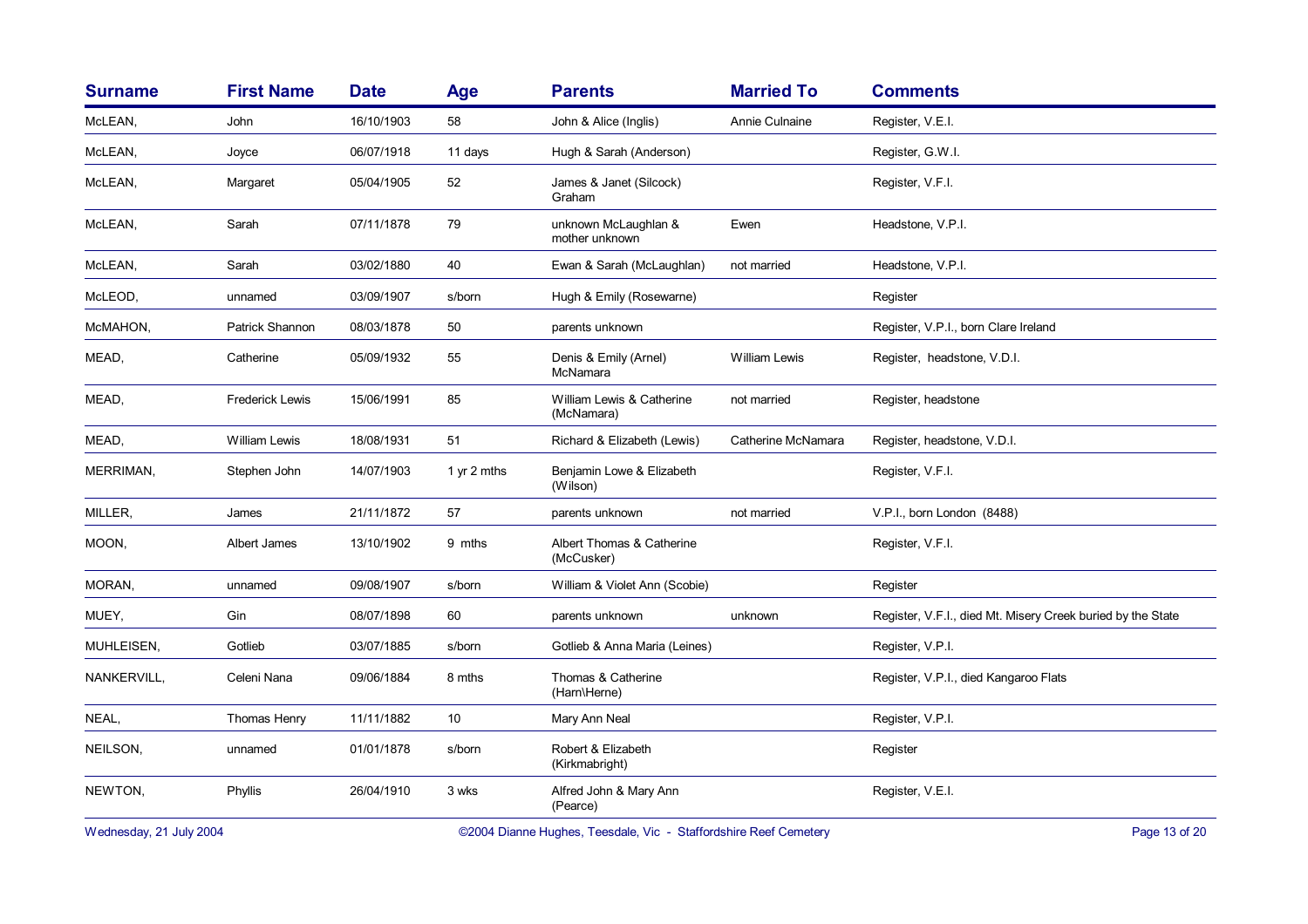| <b>Surname</b> | <b>First Name</b>          | <b>Date</b> | Age            | <b>Parents</b>                              | <b>Married To</b>                             | <b>Comments</b>                             |
|----------------|----------------------------|-------------|----------------|---------------------------------------------|-----------------------------------------------|---------------------------------------------|
| NEWTON,        | Roy Keith Pearce           | 01/04/1916  | 9 mths         | Alfred John & Mary Ann<br>(Pearce)          |                                               | Register, G.W.I.                            |
| NIGHINGALE,    | Benjamin Arthur<br>Douglas | 07/12/1905  | 11 wks         | William Robert & Jane (Jones)               |                                               | Register, V.E.I.                            |
| NOLAN,         | Elizabeth Arabella         | 11/12/1904  | 28             | Joseph & Ellen Louisa<br>(Blakley) Trantor  | Michael Joseph                                | Register, died Moonlight Flats, V.E.I.      |
| NYE,           | Margaret                   | 27/06/1905  | 27             | Charles & Mary (Meir) Brown                 | <b>Harry Ernest</b>                           | Register, V.E.I.                            |
| OAKLEY,        | unnamed                    | 13/07/1916  | s/born         | C.A.                                        |                                               | Register                                    |
| OLNEY,         | Arthur                     | 16/03/1903  | 2 mths         | Henry & Susan Emmaline<br>(James)           |                                               | Register, V.E.I.                            |
| OLSEN,         | unnamed                    | 28/04/1900  | s/born         | Olaf & Louisa (O'Dean)                      |                                               | Register                                    |
| OLSEN,         | unnamed                    | 22/05/1901  | s/born         | Olaf & Louisa (O'Dean)                      |                                               | Register, died Berringa                     |
| ON,            | Houng                      | 12/09/1895  | 75             | parents unknown                             | unknown                                       | Register, V.F.I., died Derwent Jacks        |
| O'REILLY,      | John                       | 11/10/1908  | s/born         | William & Mary Ann (Hughes)                 |                                               | Register, V.E.I.                            |
| PARKIN,        | George                     | 16/10/1915  | 82             | parents unknown                             | unknown                                       | Register, G.W.I.                            |
| PARTRIDGE,     | William                    | 20/05/1920  | $\overline{2}$ | William James & Esther<br>(Lancaster)       |                                               | Register, G.W.I.                            |
| PARTRIDGE,     | William James              | 07/12/1910  | 2 mths         | William James & Hannah<br>(Lucas)           |                                               | Register, V.E.I.                            |
| PARTRIDGE,     | William James              | 15/07/1933  | 55             | John & Edith (Bunn)                         | 1. Hannah Lucas 2.<br><b>Esther Lancaster</b> | Register, V.D.I.                            |
| PEART.         | unnamed                    | 13/08/1900  | s/born         | John & Margaret (Strickland)                |                                               | Register                                    |
| PENROSE,       | George Henry<br>Matthew    | 11/02/1910  | 1 yr 2 mths    | George Frederick & Mary Ann<br>(McNaughton) |                                               | Register, headstone, V.E.I.                 |
| PENROSE,       | John Mathew                | 14/01/1870  | 3              | Mathew & Priscilla (Cornish)                |                                               | Headstone, V.P.I.                           |
| PENROSE,       | Mary Jane                  | 17/01/1870  | $\overline{7}$ | Mathew & Priscilla (Cornish)                |                                               | Headstone, V.P.I.                           |
| PENROSE,       | Matthew                    | 25/05/1912  | 82             | Matthew & Elizabeth                         | Priscilla Cornish                             | Register, headstone, died Melbourne, V.E.I. |
| PENROSE,       | Priscilla                  | 01/11/1911  | 81             | unknown Cornish & mother<br>unknown         | Mathew                                        | Register, headstone, V.E.I.                 |

Wednesday, 21 July 2004 **Dianne Hughes, Teesdale, Vic - Staffordshire Reef Cemetery** Page 14 of 20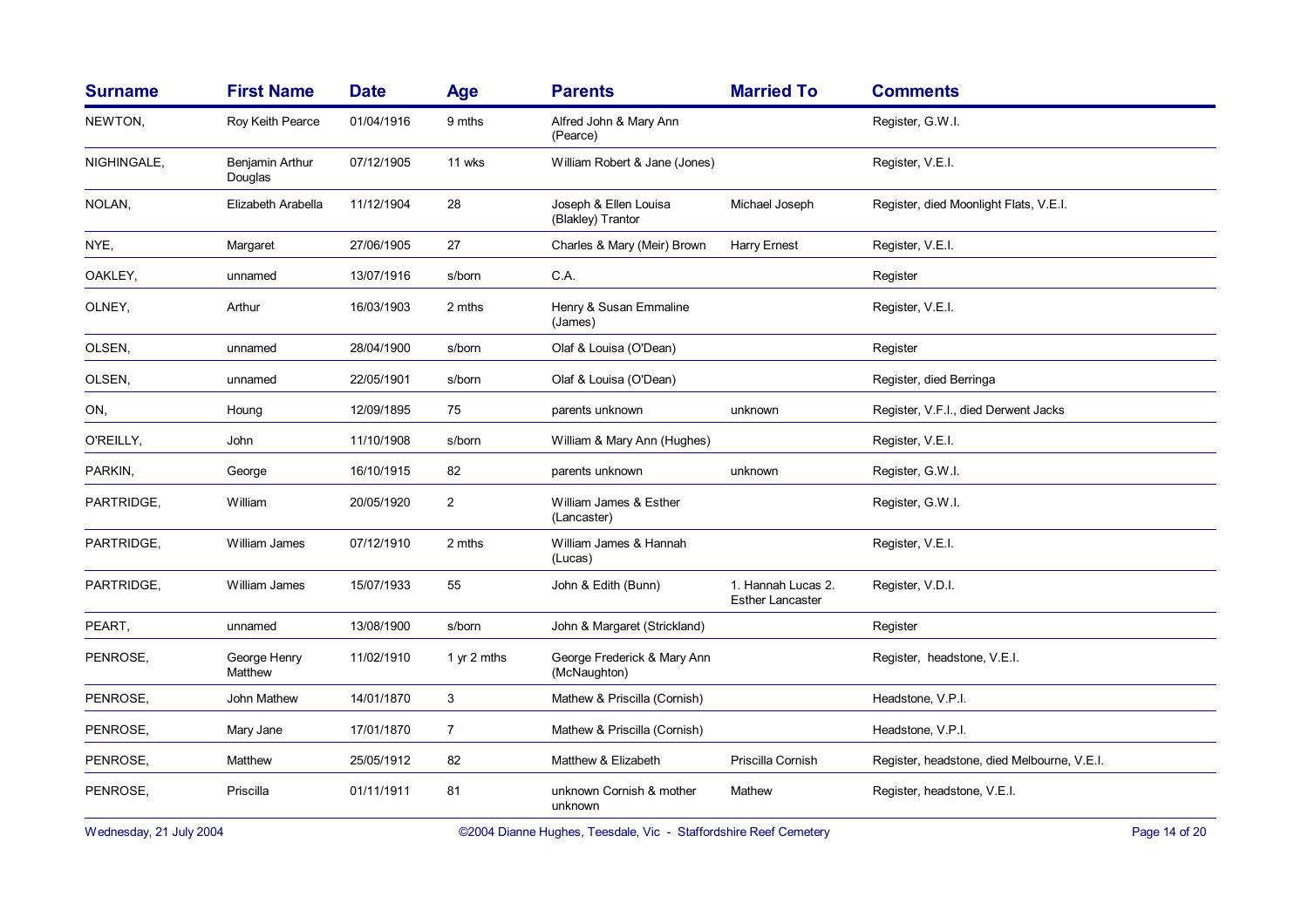| <b>Surname</b> | <b>First Name</b>      | <b>Date</b> | Age         | <b>Parents</b>                              | <b>Married To</b>  | <b>Comments</b>                       |
|----------------|------------------------|-------------|-------------|---------------------------------------------|--------------------|---------------------------------------|
| PERINONI,      | Mary Ellen             | 27/06/1883  | 26 days     | Bondi & Joanna (Gainy)                      |                    | Register, V.P.I., died Derwent Jacks  |
| PERINONI,      | unnamed                | 21/06/1885  | 1day        | Bondi & Joanna (Gainy)                      |                    | Register, V.P.I., died Derwent Jacks  |
| PERINONI,      | <b>William Francis</b> | 17/08/1883  | 3           | Bondi & Joanna (Gainy)                      |                    | Register, V.P.I., died Derwent Jacks  |
| PERRY.         | Joseph                 | 30/08/1925  | 11          | Richard & Rebecca (Freeth)                  |                    | Register, headstone, V.D.I.           |
| PERRY,         | Rebecca                | 23/10/1909  | 45          | Daniel & Catherine (Manning)<br>Freeth      | Richard            | Register, headstone, V.E.I.           |
| PERRY,         | William Joseph         | 10/12/1912  | 19          | Richard & Rebecca (Freeth)                  | not married        | Register, headstone, V.E.I.           |
| PORTER,        | Francis                | 15/01/1909  | 1 yr 6 mths | Thomas & Gertrude (Neylan)                  |                    | Register, V.E.I.                      |
| REID,          | Albert                 | 08/06/1904  | 3 days      | Henry & Fanny (Kenden)                      |                    | Register, V.E.I.                      |
| REID.          | Stanley                | 08/06/1904  | 3 days      | Henry & Fanny (Kenden)                      |                    | Register, V.E.I.                      |
| RICHARDSON,    | Alexander George       | 21/07/1911  | 5 mths      | Ernest Charles & Violet<br>Clarinda (Adams) |                    | Register, V.E.I.                      |
| RISK,          | Ann                    | 04/08/1911  | 37          | Edward & Jane Smart                         | Andrew             | Register, V.E.I.                      |
| RISK,          | Stanley                | 12/03/1923  | 17          | Andrew & Ann (Smart)                        |                    | Register, V.D.I.                      |
| ROACH,         | Thomas                 | 18/09/1911  | 73          | Patrick & mother unknown                    | unknown            | Register, V.E.I.                      |
| ROBERTS,       | Elizabeth Emily        | 17/04/1876  | 9 mths      | William & Elizabeth<br>(Wakeland)           |                    | Register, V.P.I.                      |
| ROBERTS,       | George                 | 29/03/1881  | 1 yr 6 mths | William & Elizabeth<br>(Wakeland)           |                    | Register, V.P.I., died Kangaroo Flats |
| ROBERTS,       | John Richard           | 22/05/1922  | 77          | John & Mother unknown                       |                    | Register, V.D.I.                      |
| ROBERTS,       | William                | 16/06/1898  | 86          | William & Catherine (Vivian)                | Elizabeth Wakeland | Register, V.F.I., died Italian Gully  |
| ROBERTSON,     | George Albert          | 06/02/1906  | 3           | William John & Sarah Anne<br>(Johnson)      |                    | Register, V.E.I.                      |
| ROSEWARNE,     | Emily                  | 13/10/1909  | 51          | William Walter & Isabella<br>(Hockey) Guy   | James              | Register, V.E.I.                      |
| ROSEWARNE,     | Frederick              | 12/01/1904  | 20          | James & Emily (Guy)                         |                    | Register, V.E.I.                      |
| ROSEWARNE,     | James                  | 22/09/1911  | 53          | James & Ann                                 | Emily Guy          | Register, V.E.I.                      |

Wednesday, 21 July 2004 **Dianne Hughes, Teesdale, Vic - Staffordshire Reef Cemetery** Page 15 of 20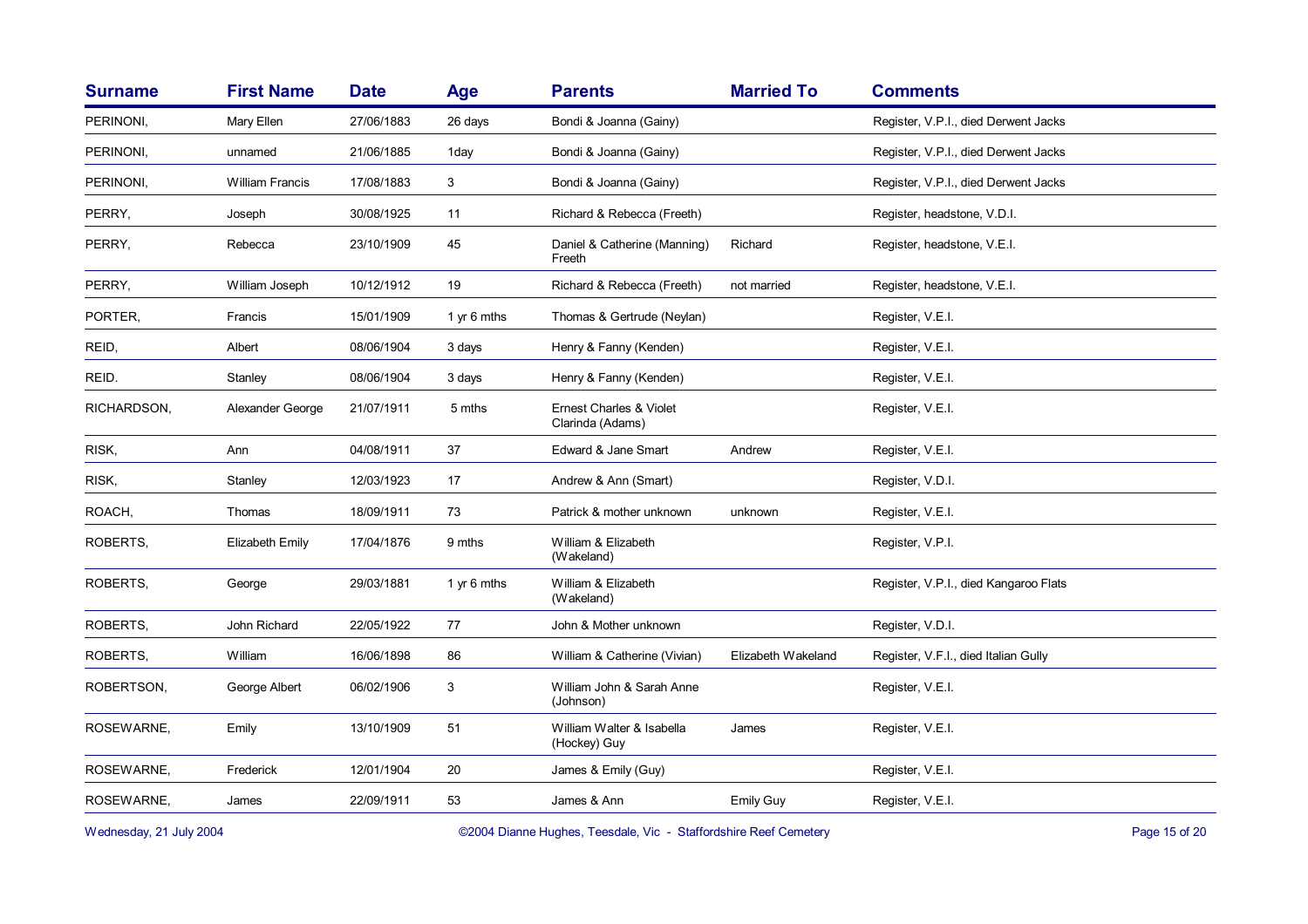| <b>Surname</b>  | <b>First Name</b>       | <b>Date</b> | Age     | <b>Parents</b>                          | <b>Married To</b>             | <b>Comments</b>                                                                    |
|-----------------|-------------------------|-------------|---------|-----------------------------------------|-------------------------------|------------------------------------------------------------------------------------|
| ROUTSON,        | Johanna                 | 07/02/1893  | 58      | unknown Quincey & mother<br>unknown     | Henry                         | Register, V.F.I.                                                                   |
| ROUTSON,        | John Quincy Adams       | 17/06/1872  | 10 mths | Henry & Joanna (Quincy)                 |                               | Register, headstone, V.P.I., 1st burial in the official<br><b>Cemetery Regiser</b> |
| ROWE,           | Arthur Edward           | 27/02/1905  | 7 mths  | Arthur Mark & Lillian (Snape)           |                               | Register, V.E.I.                                                                   |
| SAMS,           | <b>Philip Guiles</b>    | 30/04/1887  | 74      | parents unknown                         | unknown                       | Register, V.P.I., died Italian Gully                                               |
| SANDERSON,      | Elizabeth Lee           | 22/01/1905  | 48      | Henry & Maria May (Brady)<br>Rees       |                               | Register, V.E.I.                                                                   |
| SANG,           | Ching                   | 31/07/1893  | 58      | parents unknown                         | unknown                       | Register, V.F.I., died Mt.Misery Creek                                             |
| SAWBRIDGEWORTH  | William Henry           | 05/06/1911  | 22      | John Alfred & Emily Eugenne<br>(Bond)   |                               | Register, headstone, V.E.I.                                                        |
| SAWBRIDGEWORTH, | John Alfred             | 19/10/1910  | 55      | John & Eliza                            | <b>Emily Eugenne Bond</b>     | Register, headstone, V.E.I.                                                        |
| SAWYER,         | Anne                    | 18/04/1879  | 3       | John & Catherine (O'Brien)              |                               | Register, V.P.I., died Kangaroo Flats                                              |
| SAWYER,         | Catherine               | 22/11/1920  | 87      | Andrew & Mary (Kirby) O'Brien           | John                          | Register, G.W.I.                                                                   |
| SAWYER,         | John                    | 15/04/1896  | 56      | parents unknown                         | Catherine O'Brien             | Register, V.F.I.                                                                   |
| SCHRECK,        | Albert Jacob            | 17/01/1905  | 6 mths  | Albert Jacob & Mary Ann<br>(Wilson)     |                               | Register, V.E.I.                                                                   |
| <b>SCHRECK,</b> | Anna Catherine<br>Marie | 02/03/1909  | 68      | Kiedrich & Henrietta Hinsch             | Friederick Wilhelm            | Register, headstone, V.E.I.                                                        |
| SCHRECK,        | Frederick William       | 21/12/1903  | 5 mths  | William Jacob & Mary Ann<br>(Wilson)    |                               | Register, V.E.I.                                                                   |
| SCHRECK,        | Friederick Wilhelm      | 02/12/1914  | 83      | parents unknown                         | Anna Catherine<br>MarieHinsch | Register, headstone, G.W.I.                                                        |
| SCHRECK,        | Matilda Augusta         | 04/04/1878  | 6 mths  | Friederick & Anna Catherine<br>(Hinsch) |                               | Register, V.P.I., twin to Wilhemina                                                |
| SCHRECK,        | Wilhemina Rosalie       | 08/04/1878  | 6 mths  | Friederick & Anna Catherine<br>(Hinsch) |                               | Register, V.P.I., twin to Matilda                                                  |
| SCOTT,          | Albert                  | 23/03/1899  | 3       | James & Rosina (Causon)                 |                               | Register, V.F.I.                                                                   |
| SCOTT.          | Alfred Roy              | 16/07/1986  | 83      | George & Florence Cecilia<br>(Guy)      |                               | Register, headstone                                                                |

Wednesday, 21 July 2004 **Dianne Hughes, Teesdale, Vic - Staffordshire Reef Cemetery** Page 16 of 20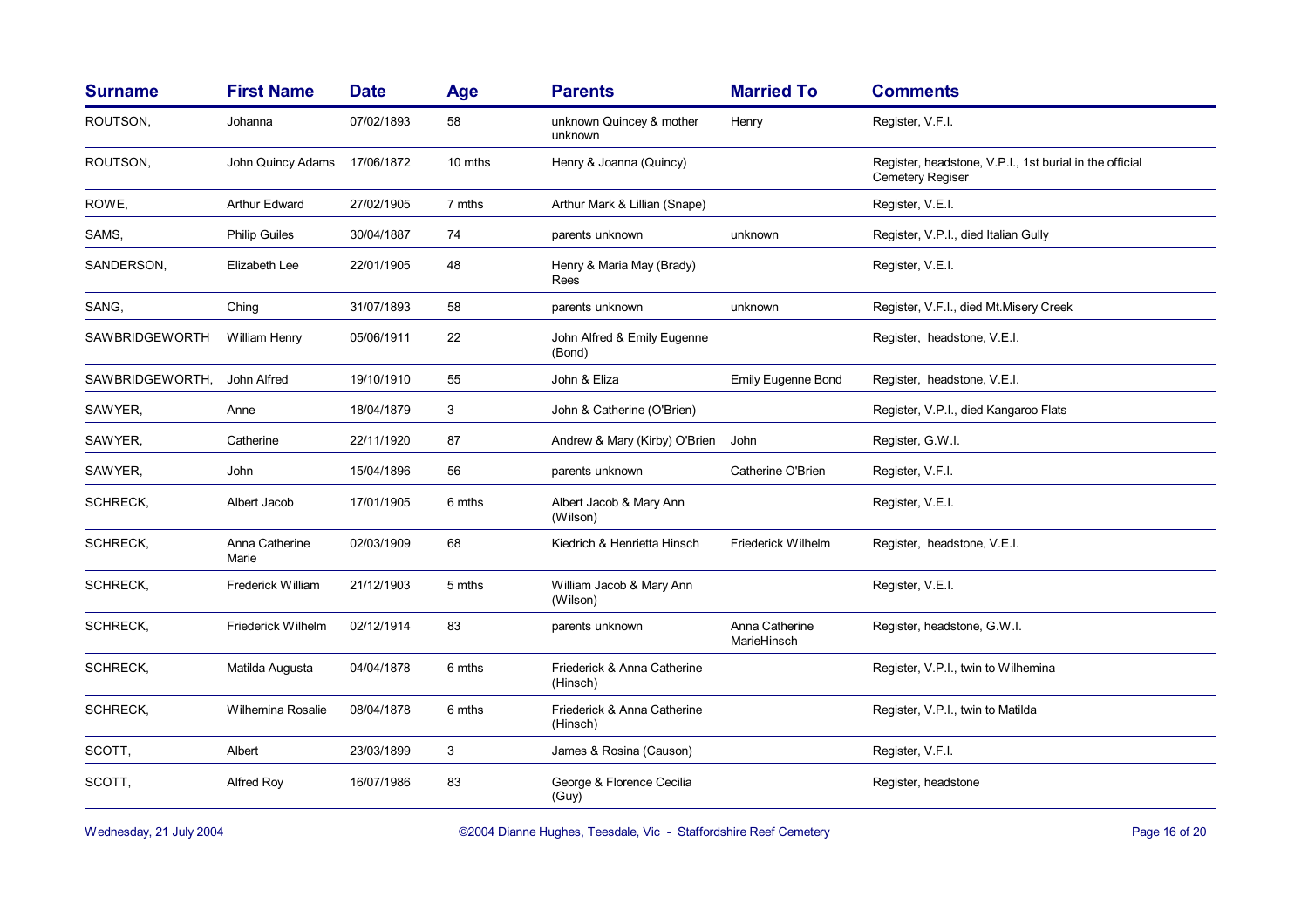| <b>Surname</b> | <b>First Name</b>  | <b>Date</b> | <b>Age</b>  | <b>Parents</b>                            | <b>Married To</b>   | <b>Comments</b>                                                            |
|----------------|--------------------|-------------|-------------|-------------------------------------------|---------------------|----------------------------------------------------------------------------|
| SCOTT,         | Doris May          | 26/07/1916  | 1 yr 3 mths | John William & Lily<br>(Shillington)      |                     | Register, G.W.I.                                                           |
| SCOTT,         | Ilma Blyth         | 02/03/1910  | 4 mths      | Samuel & Rhoda Lillias<br>(Patrick)       |                     | Register, V.E.I.                                                           |
| SCOTT,         | James              | 14/02/1914  | 70          | William & Elizabeth (Smarle)              | Rosina Causon       | Register, G.W.I.                                                           |
| SCOTT,         | Margaret           | 31/12/1911  | 18          | James & Rosina (Causon)                   |                     | Register, V.E.I.                                                           |
| SCOTT,         | Rosina             | 30/06/1912  | 59          | Edwin & Elizabeth (Scune)<br>Causon       | James               | Register, V.E.I.                                                           |
| SENZ,          | Peter              | 08/03/1877  | 57          | Peter & Maria (Emelheinz)                 | unknown             | Register, V.P.I., died Sebastapol                                          |
| SHANNON,       | Patrick            | 07/03/1878  | 50          | parents unknown                           | not married         | V.P.I.                                                                     |
| SHARP.         | Sara Jane          | 27/04/1915  | 35          | George & Sarah (Simper)                   | not married         | Register, G.W.I.                                                           |
| SHAW,          | Emma Elizabeth     | 27/06/1907  | 25          | John & Jessica (Hiscock)<br>Shillington   | Hector              | Register, headstone, V.E.I.                                                |
| SHAW,          | unnamed            | 12/09/1904  | s/born      | Hector & Emma (Shillington)               |                     | Register, V.E.I.                                                           |
| SHERRIDAN,     | Charles John       | 25/11/1902  | 6 mths      | Charles James & Lillian<br>(Casstick)     |                     | Register, V.E.I.                                                           |
| SHILLINGTON,   | John               | 17/01/1905  | 65          | Alfred & Sarah (Thompson)                 | Jessica Hiscock     | Register, V.E.I.                                                           |
| SIMM,          | Elizabeth          | 21/07/1872  | 63          | Thomas & Catherine Laws                   | George              | V.P.I., born Durham England                                                |
| SING.          | Ching              | 17/05/1874  | 61          | parents unknown                           | unknown             | Register V.P.I., pauper burial by Police Constable Egan,<br>died Piggoreet |
| SMITH,         | James Alfred       | 11/05/1904  | 6 mths      | James & Florence (Collett)                |                     | Register, V.E.I.                                                           |
| SPINKS.        | Charles            | 26/06/1905  | 73          | George & mother unknown                   |                     | Register, V.E.I.                                                           |
| STEER,         | Henry Hubert       | 01/08/1918  | 45          | Jesse & Mary (Good)                       | Thursa Louisa Atkin | Register, G.W.I.                                                           |
| STEER,         | Olive Blanche Gwen | 11/05/1918  | 15          | Henry Herbert & Thursa<br>Louisa (Atkins) |                     | Register, G.W.I.                                                           |
| STEWARD,       | Edward John        | 15/08/1908  | s/born      | Edward John & Catherine<br>(Kay)          |                     | Register                                                                   |
| STEWART,       | John               | 02/05/1894  | 74          | parents unknown                           | unknown             | Register, V.F.I.                                                           |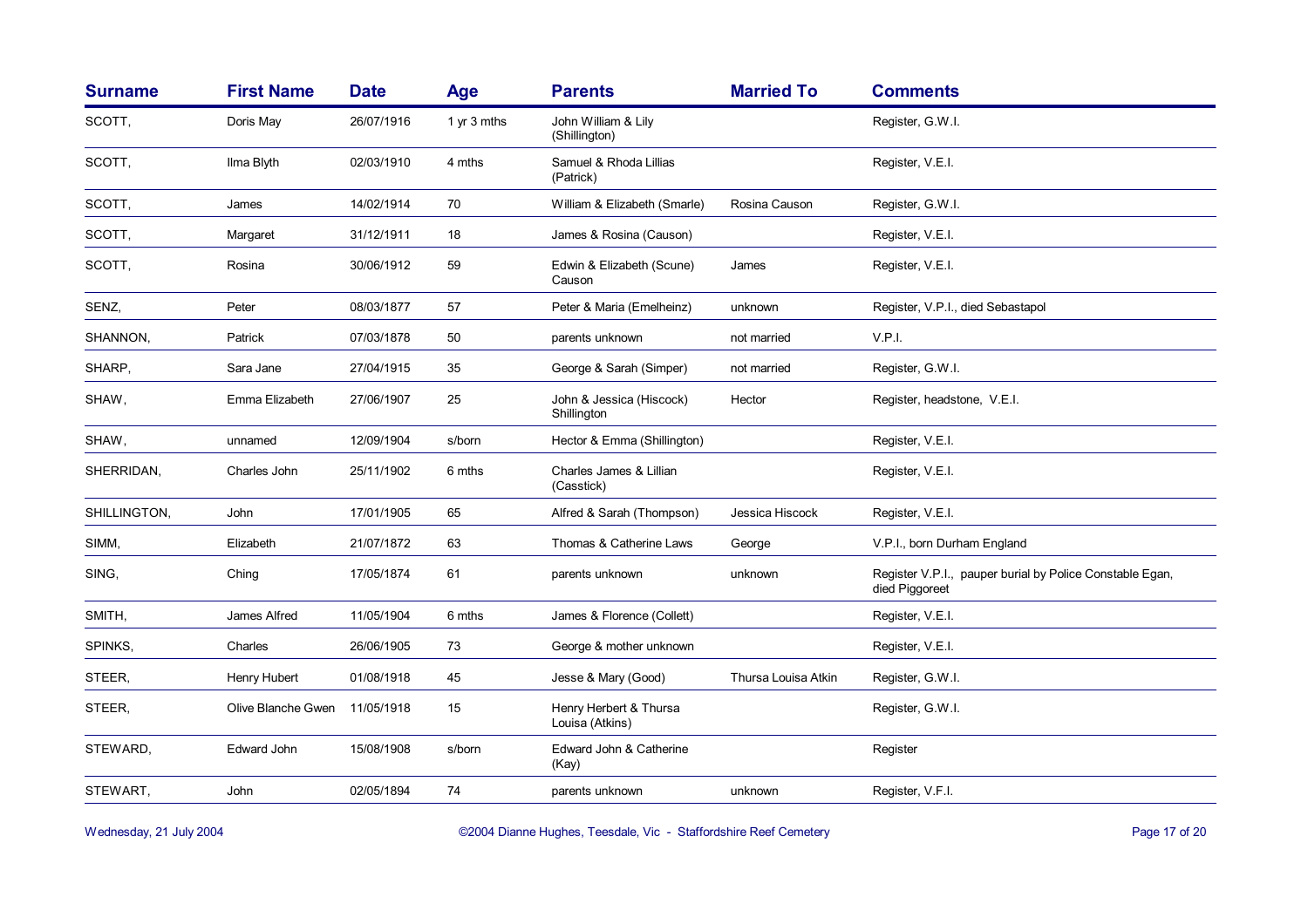| <b>Surname</b> | <b>First Name</b>          | <b>Date</b> | <b>Age</b>     | <b>Parents</b>                             | <b>Married To</b> | <b>Comments</b>                        |
|----------------|----------------------------|-------------|----------------|--------------------------------------------|-------------------|----------------------------------------|
| STEWART,       | John                       | 11/12/1912  | 18             | Wilson & Elizabeth Ann<br>(Jeffrey)        |                   | Register, V.E.I.                       |
| THOMAS,        | Lillian Winifred           | 27/07/1901  | 11 mths        | Thomas & Belle (Haig)                      |                   | Register, V.F.I.                       |
| THOMAS,        | Ruby                       | 12/02/1906  | s/born         | William James & Elizabeth<br>Mary (Scott)  |                   | Register, V.E.I.                       |
| THOMSON,       | unnamed                    | 14/10/1910  | s/born         | Rupert Henry & Ada Annie<br>(Haywood)      |                   | Register                               |
| THORNTON,      | Jeramiah                   | 18/02/1930  | 63             | parents unknown                            | not married       | Register, V.D.I.                       |
| TIE,           | Kee                        | 26/05/1879  | 61             | parents unknown                            | unknwon           | V.P.I., exhumed 17.6.1879              |
| TIMS,          | George                     | 14/08/1908  | 55             | George & Martha (Sanderson)                |                   | Register, V.E.I.                       |
| TRAN,          | Tic                        | 05/08/1870  | 39             | parents unknown                            | unknown           | V.P.I.                                 |
| TRANTOR,       | Joseph                     | 14/05/1883  | 31             | parents unknown                            | Ellen Blakely     | V.P.I., died Moonlight Flats           |
| TRANTOR,       | Margaret                   | 29/03/1879  | 10 wks         | Joseph & Ellen (Blakely)                   |                   | Register, V.P.I.                       |
| TRANTOR,       | Stephen                    | 24/01/1878  | 4              | Joseph & Ellen (Blakely)                   |                   | Register, V.P.I., died Moonlight Flats |
| TUDOR.         | <b>Christopher Bernard</b> | 18/09/1907  | $\overline{2}$ | Daniel Patrick & Margaret<br>Anna (Harper) |                   | Register, V.E.I.                       |
| TUDOR.         | Frederick                  | 30/07/1911  | 7 days         | Christopher & Annie (Tyers)                |                   | Register, V.E.I.                       |
| TUDOR,         | unnamed                    | 19/06/1910  | s/born         | Christopher & Annie (Tyers)                |                   | Register, V.E.I.                       |
| TURNBULL,      | Margaret                   | 03/09/1906  | 87             | parents unknown                            |                   | Register, V.E.I.                       |
| TURNBULL,      | unnamed                    | 27/08/1906  | s/born         | John & Eliza (Nicholls)                    |                   | Register, V.E.I.                       |
| TYLEE,         | Thomas Henry               | 28/07/1873  | 1 yr 1 mth     | Thomas & Emma (Hatter)                     |                   | Register, V.P.I., father a Hawker      |
| UNDERWOOD,     | Louisa                     | 03/10/1919  | 3              | Richard & Lucia (Boyd)                     |                   | Register, G.W.I.                       |
| UNDERWOOD,     | Lucia Susan                | 21/01/1920  | 33             | Duncan & Margaret (Rankin)<br>Boyd         | Richard           | Register, G.W.I.                       |
| UNDERWOOD,     | <b>Richard Henry</b>       | 24/06/1918  | 49             | Thomas & Jane (Panton)                     | Lucia Susan Boyd  | Register, G.W.I.                       |
| UNDERWOOD,     | <b>Richard Henry</b>       | 14/07/1922  | 12             | Richard & Lucia (Boyd)                     |                   | Register, V.D.I.                       |

Wednesday, 21 July 2004 **Dianne Hughes, Teesdale, Vic - Staffordshire Reef Cemetery** Page 18 of 20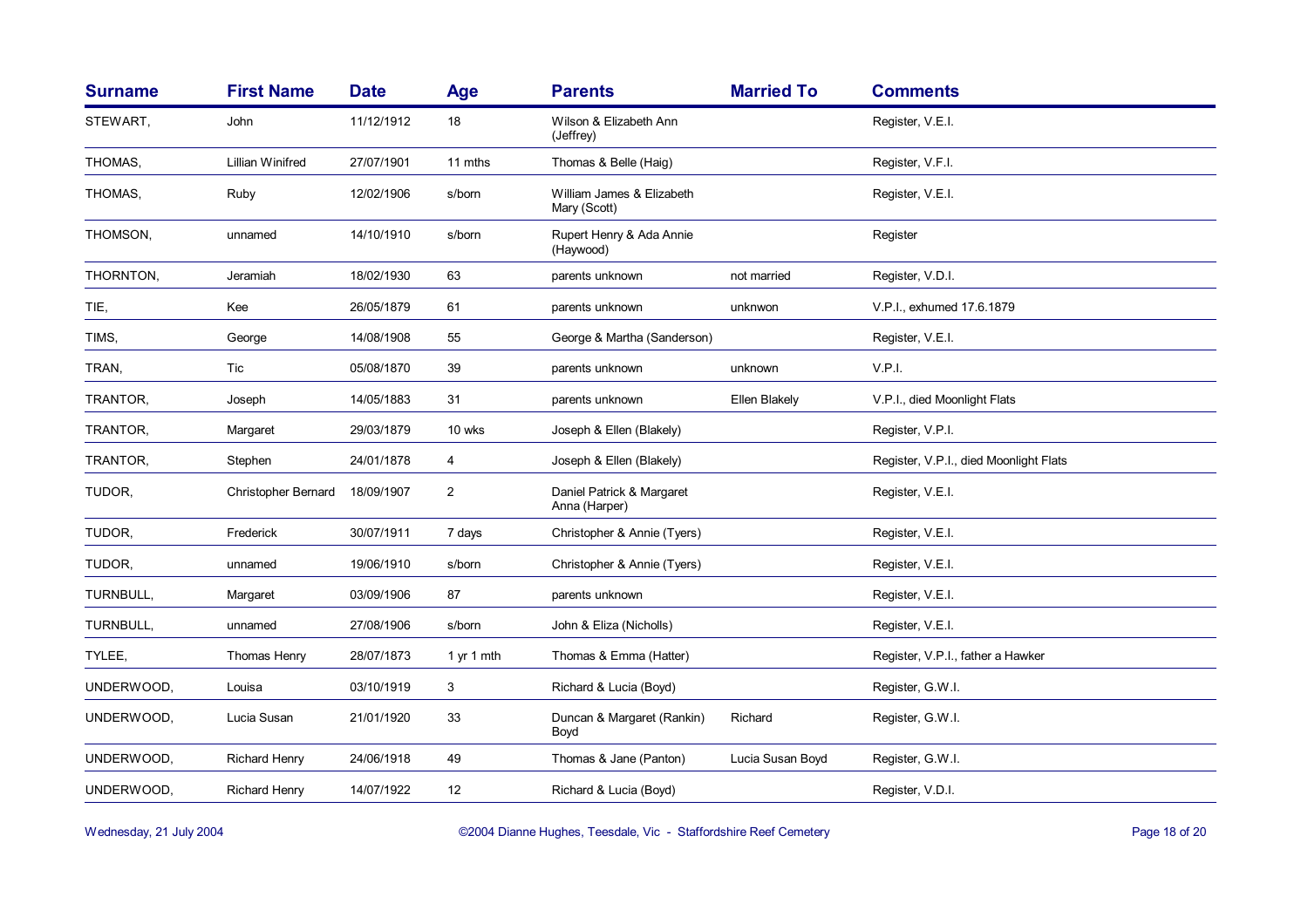| <b>Surname</b> | <b>First Name</b>     | <b>Date</b> | Age            | <b>Parents</b>                            | <b>Married To</b> | <b>Comments</b>                        |
|----------------|-----------------------|-------------|----------------|-------------------------------------------|-------------------|----------------------------------------|
| UNDERWOOD,     | Samuel Thomas         | 13/12/1918  | 7 mths         | Richard & Lucia (Boyd)                    |                   | Register, G.W.I.                       |
| UNDZ,          | Henry James           | 10/01/1903  | 7 mths         | Thomas & Ellen (Handley)                  |                   | Register, V.E.I.                       |
| UNKNOWN,       | Chinese               | 01/01/1860  | 40             | parents unknown                           |                   | V.P.I.                                 |
| UNKNOWN,       | Chinese               | 01/01/1862  | u/k            | parents unknown                           | unknown           | V.P.I.                                 |
| UNKNOWN,       | Chinese               | 01/01/1862  | u/k            | parents unknown                           | unknown           | V.P.I.                                 |
| UREN,          | William               | 20/04/1914  | 69             | parents unknown                           | unknown           | Register, G.W.I.                       |
| VOUTIER,       | Jane                  | 04/02/1880  | 52             | William & helen (Adamson)                 | Francis           | Register, V.P.I.                       |
| WALKER,        | George                | 14/11/1912  | 61             | William & Jane (Cameron)                  |                   | Register, V.E.I.                       |
| WALSH,         | John Court            | 30/05/1906  | 9 mths         | Michael & Ellen (Court)                   |                   | Register, V.E.I.                       |
| WALSH,         | Michael               | 10/12/1912  | 62             | John & Mary (Gorman)                      |                   | Register, V.E.I.                       |
| WARD,          | Harriet               | 20/08/1912  | 60             | Matthew & Sarah Mary<br>(Walton) Wakeling | Henry             | Register, V.E.I.                       |
| WARD,          | Henry                 | 26/03/1904  | 72             | David & Jane (Downing)                    | Harriet Wakeling  | Register, V.E.I.                       |
| WARD,          | Jane                  | 09/02/1876  | 3 wks          | Henry & Harriet (Wakeling)                |                   | Register, V.P.I.                       |
| WARNE,         | Albert                | 16/04/1905  | 32             | Richard & Mary Jane (Taylor)              | Ann Ganner        | Register, V.E.I.                       |
| WARNE,         | Mabel                 | 27/02/1905  | 8 mths         | Albert & Anne (Ganner)                    |                   | Register, V.E.I.                       |
| WARREN,        | <b>William Hector</b> | 09/01/1903  | 6 mths         | Thomas & Carrie (Briggs)                  |                   | Register, V.E.I.                       |
| WHEELER,       | Maria                 | 23/07/1886  | 70             | William & Hannah Moss                     |                   | Register, V.P.I., died Moonlight Flats |
| WHITE,         | Laura                 | 04/10/1873  | 1 yr 8 mths    | John & Margaret (Lowe)                    |                   | Register, V.P.I.                       |
| WICKER,        | Robert                | 08/09/1891  | 82             | Thomas & mother unknown                   | unknown           | Register, V.F.I.                       |
| WILLIAMS,      | Allan Campbell        | 18/11/1905  | $\overline{a}$ | William & Lily (Veal)                     |                   | Register, V.E.I.                       |
| WILLIAMSON,    | Abraham Gateskill     | 09/10/1917  | 86             | John & Margaret Jane<br>(Gateskill)       | Jessie McKenzie   | Register, G.W.I.                       |
| WILSON,        | Elizabeth             | 17/08/1889  | 45             | unknown Hogan & mother<br>unknown         | Robert            | Register, V.F.I., died Moonlight Flats |

Wednesday, 21 July 2004 **Dianne Hughes, Teesdale, Vic - Staffordshire Reef Cemetery** Page 19 of 20